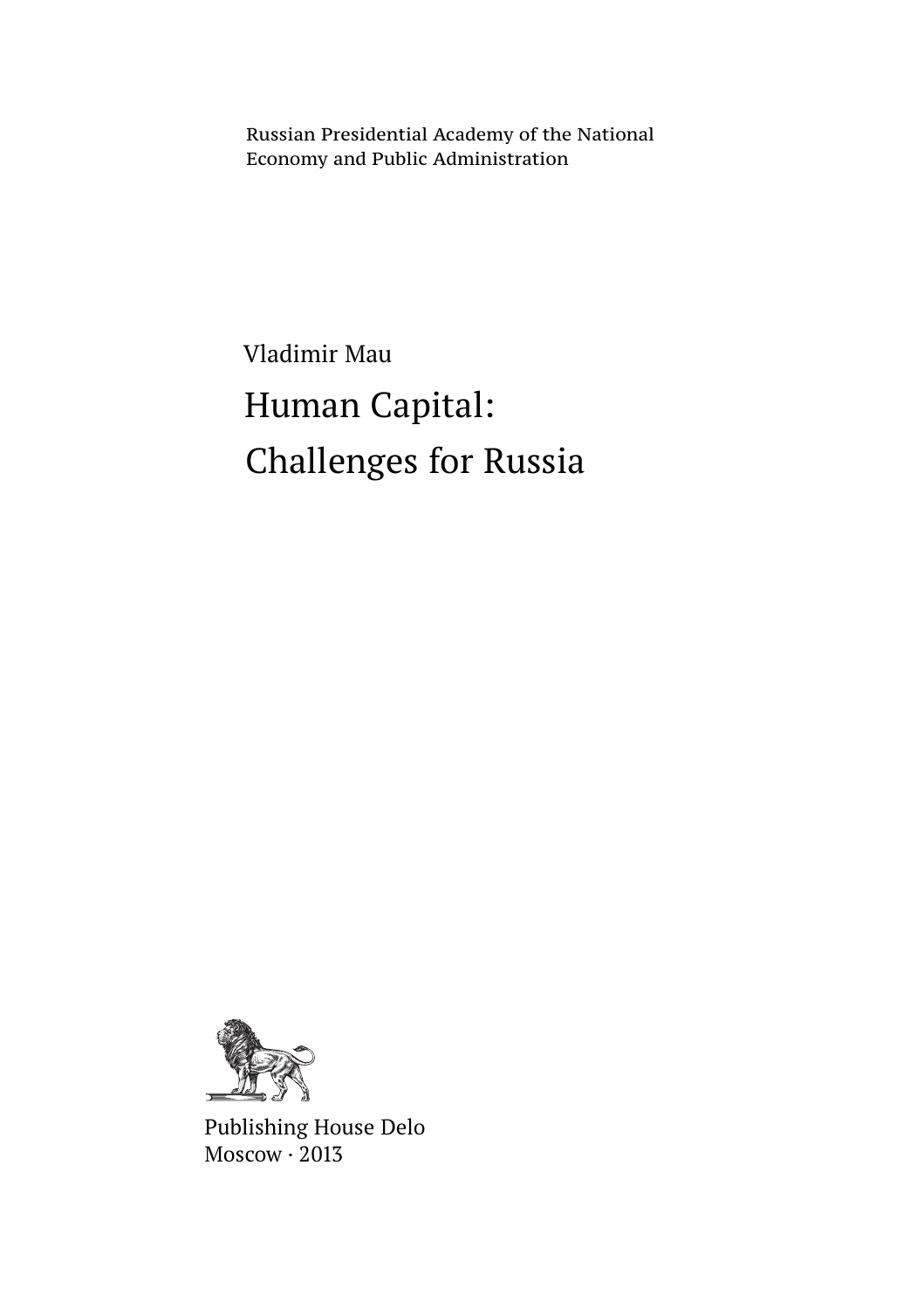Vladimir Mau Human Capital: Challenges for Russia. PANEPA

### *Abstract*

The development human capital is now recognized as being the most important precondition of economic growth in modern times. It should be a priority in our socio-economic policy. However, recognition of this fact alone will not produce a qualitative leap in the development of education, healthcare and the pension system. We need fundamental changes in these sectors if they are to become capable of meeting the challenges of post-industrial society. This will mean individualization of the services provided, continuous delivery of these services (over the lifetime of an individual), privatization (an increase in the role of private funding), the internationalization of competition and implementation of the latest technologies in the delivery of services.

*Key words:* human capital; education; healthcare, pension system, socioeconomic policy. JEL: E24, G23, H75, I15, I18, I25, I28.

УДК 331.1 ББК 65.240 М12

Мау, В.А.

Человеческий капитал: вызовы для России / В.А. Мау. — М. : М12Издательский дом «Дело» РАНХиГС, 2013. — 31 с. — (Научные доклады : экономика).

ISBN 978-5-5749-0783-0

ISBN 978-5-5749-0783-0 УДК 331.1

ББК 65.240

© ФГБОУ ВПО «Российская академия народного хозяйства и государственной службы при Президенте Российской Федерации», 2013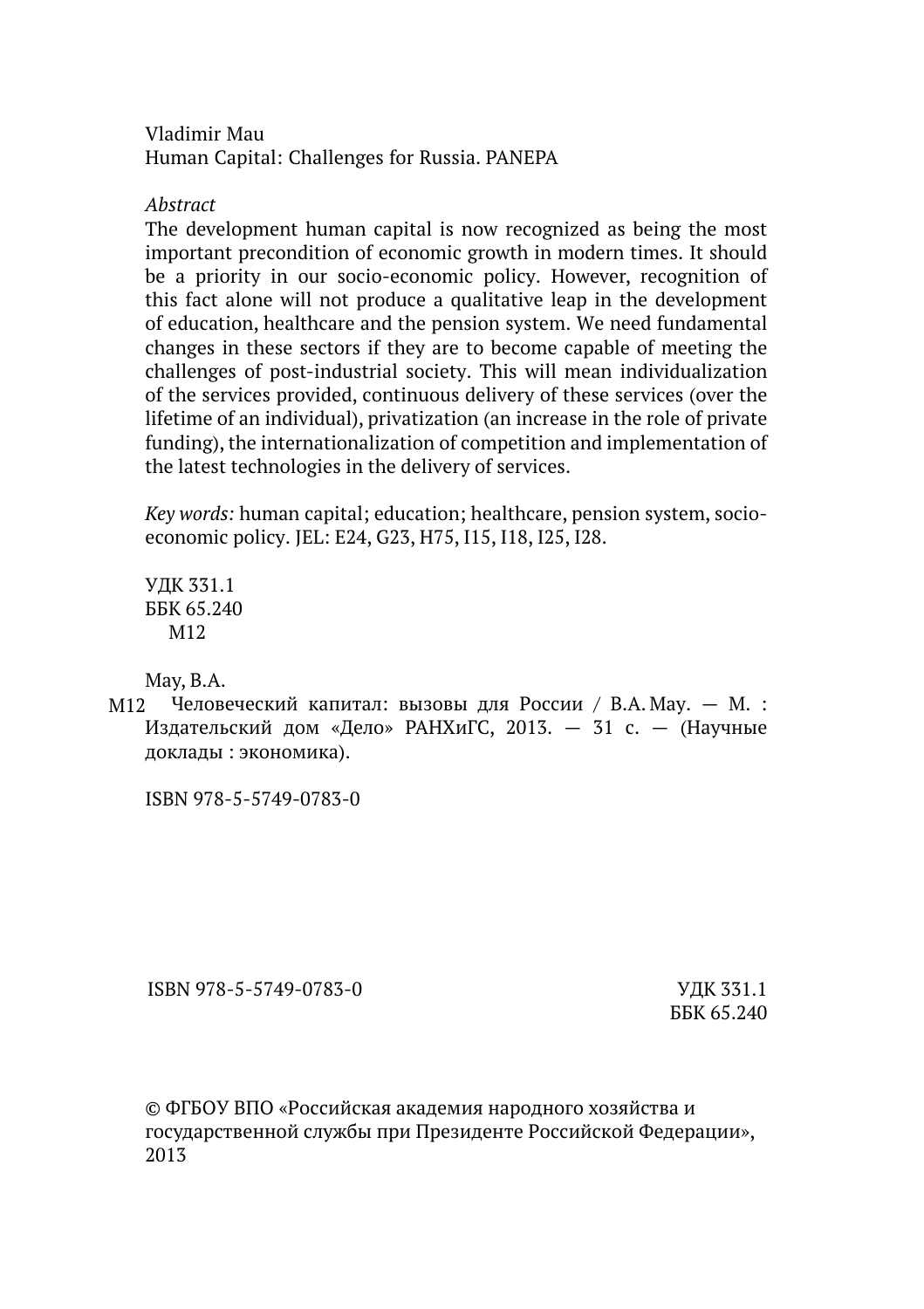### THE SEARCH FOR NATIONAL PRIORITIES

The debate over national priorities that began when the Communist period of Russian history ended has now almost run its course. A consensus has been reached in our understanding of the crucial importance for the country of those sectors of the economy that are associated with the development of the individual (the development of human capital or of human potential).

This is a great step forward in our social awareness. For one thing, we do need widespread agreement as to what the key issues are for Russia's economic development if we are to overcome the after-effects of the fundamental revolution that we experienced at the end of the twentieth century. A revolution shatters the value system of a society and it takes much longer to acquire new values than it does radically to deconstruct the old régime.

Secondly, and this deserves particular emphasis, the giving priority to human capital means that society acknowledges the post-industrial character of the challenges that it faces: in searching for a new model of development it looks not to the past but to the future. It is not so very long ago that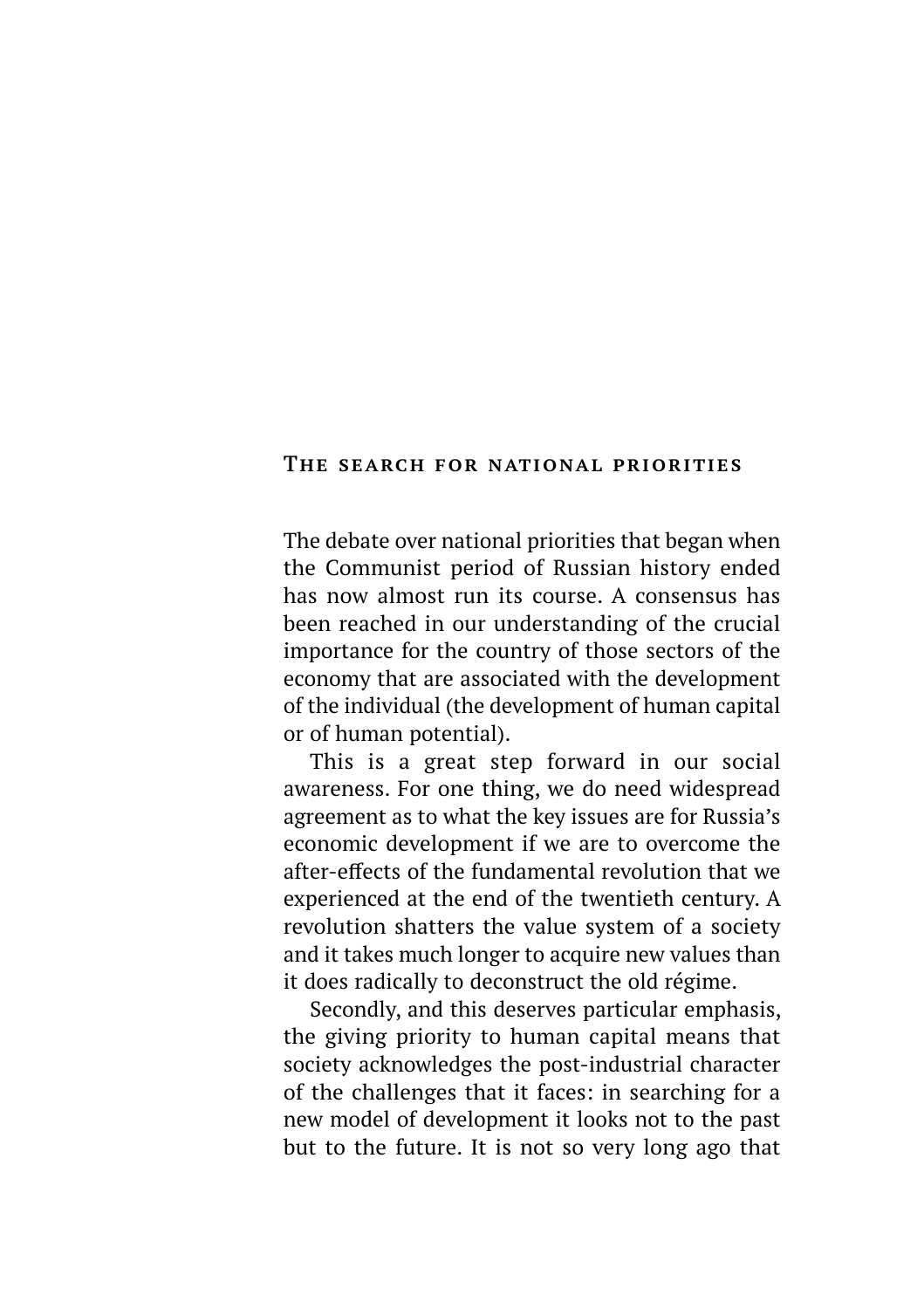discussion of national priorities focussed on the key sectors of the economy of the last century: the aircraft industry, machine construction, ship-building, electricity, agriculture were given priority by Russian politicians and economists in policy for economic development and, what is most important, in budget expenditures. It was only in the mid-2000s that the élite began to address the issue of social capital. Education and healthcare were the first to receive attention, followed by the pension system. Egor Gaidar was the first to point out the crucial importance of these sectors for the future economic development of Russia (see Gaidar, 2005). The programme of «priority national projects» introduced by V.V. Putin and D.A. Medvedev in 2005 endorsed these priorities.

Russia is not alone in facing this challenge. Creating an effective system for the development of the potential that is latent within the population is a problem that confronts all of the relatively developed countries. The challenges of the postindustrial era and demographic change have made for a «crisis of the "universal welfare state" and forced many countries to accept the need for profound transformations in the social sphere. At a time when population ageing has become endemic and the demand for social services has continued to increase the need has arisen for a fundamentally new model of social support. In other words, Russia is facing not so much a crisis of the system of social services that was created during the Soviet period but a much deeper crisis of industrial society. This means that a new policy for the social services social must be sought not in the process of «catching up» in economic development but as a response to the general problematic that Russia, in common with other developed countries, is facing. The collapse of the Soviet Union should be understood as having been a crisis of the industrial system and of the welfare state that was a part of that system.

To date, no country has succeeded in developing a system that is capable of responding to contemporary challenges in the development of human capital. This means that the search for an optimal model of development need only to a minimal degree take into account efforts that have been made elsewhere.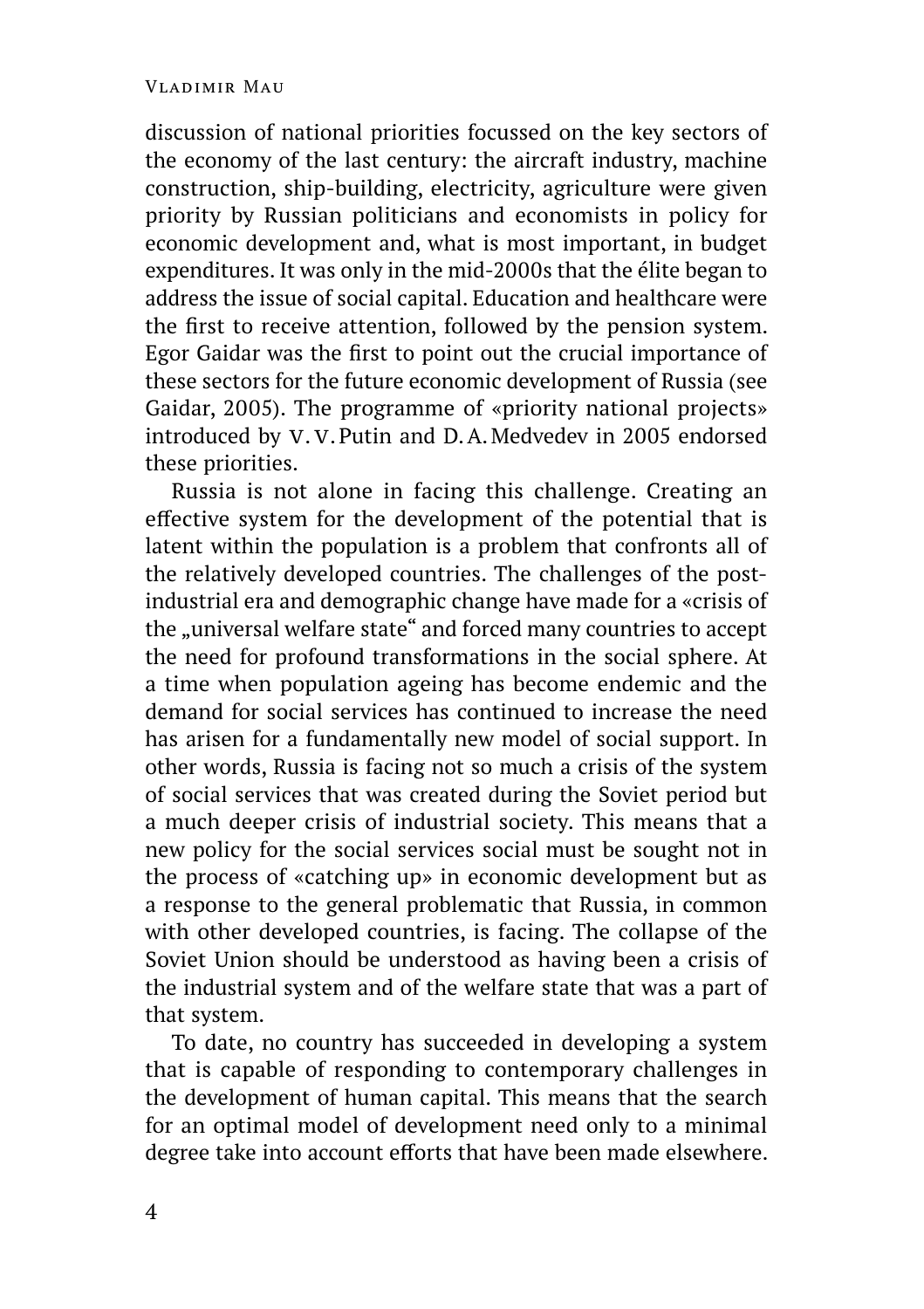Moreover, the country that succeeds in creating a viable system will acquire an enormous advantage in the post-industrial world. $<sup>1</sup>$ </sup>

According to the traditional (industrial society) model, these sectors belong to the social sphere of the economy. But for all the importance of the social dimension, the development of human capital in modern developed countries is known to interact with and depend also upon fiscal and investment considerations and to have political implications. Unlike the end of the nineteenth and most of the twentieth centuries, education, healthcare and pension provision now involve the entire population (as taxpayers and as consumers of these goods). The demographic crisis has added to the complexity of this state of affairs. Funding the development of these sectors has become a dilemma for national budgets and can undermine the financial stability of any developed country. What is more, the funding of these sectors has to be long-term and this has significant implications for any country's investment resources. Finally, the political and social stability of societies in which the urban population is predominant depends upon the efficient functioning of these sectors.

If human capital is to be developed, financial and structural issues have to be addressed. The extent of the financial problem can be gauged by comparing the expenditure of Russia with that of countries of similar or more advanced economic development, in particular countries of the OECD. Russia spends 1.5 to 3 times

 $1$  Strictly speaking, an effective solution to present-day social problems is an important pre-condition of the effort to «catch-up» economically. This idea is implicit in the writings of Alexander Gershenkron, who held that backwardness can itself provide an impetus to accelerated development. For Gershenkron, the less developed countries do not need to repeat the experience of the advanced countries; instead, they can adopt the technologies and the institutions that have been created by the latter. Applying this notion to present day conditions, we could say that if Russia succeeded in creating the most effective institutions for the development of human capital (against a background of general crisis in this sphere) then it would acquire significant comparative advantages in its efforts to overcome its economic backwardness relative to the more advanced countries.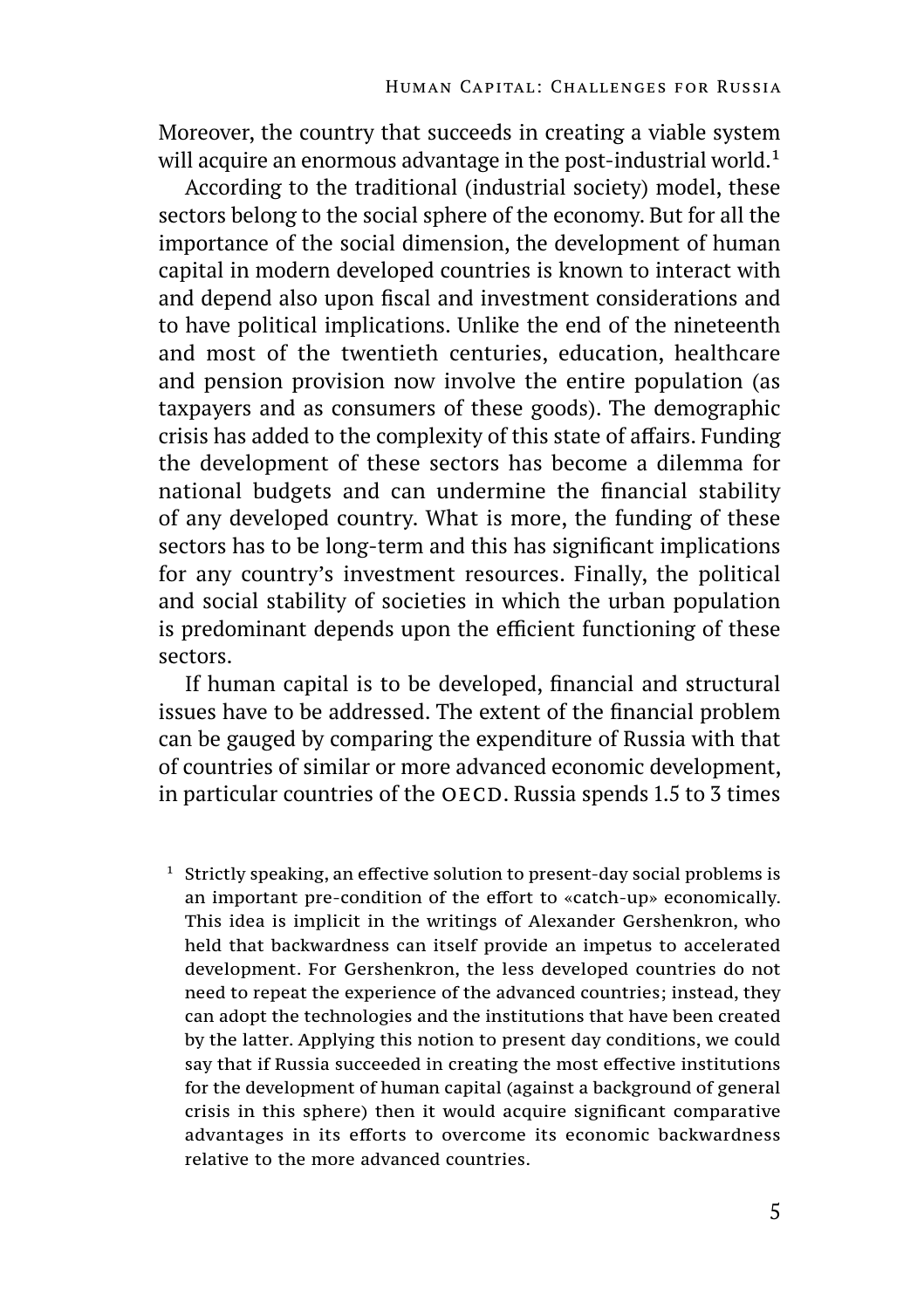#### **VLADIMIR MAU**

less than the OECD on education and  $3-4$  times less on healthcare as a percentage of GDP.

There are two sets of problems that have to be resolved: firstly, ways have to be found for allocating additional budget resources to employees in these sectors and to the population groups that they serve; and secondly, structural reforms have to be implemented. Financial measure and structural reforms should not be implemented separately: it would be politically dangerous and economically inefficient to adopt one course of action while ignoring the other. Of course, this approach entails a number of significant risks.

An increase in the pay of doctors and teachers, investment in equipment and similar financial measures are necessary if we are to resolve the problems that have arisen, but these measures alone will be insufficient. The quality of educational and medical services depends not so much on the level of employees' pay as upon improvements in the operation of the systems involved. Reform of the social sector will not be achieved by an increase in budgetary allocations alone.

An increase in funding if not accompanied by structural reforms can even produce negative results. An increase in salaries can lead not to the renewal of personnel but to the retention of cadres, the continued employment of doctors and teachers whose qualifications have become out of date and who would not provide better care or better teaching even if one doubled their salaries. An increase in expenditure on equipment often means that it is procured at inflated prices or that equipment is purchased that is not essential for hospitals or laboratories. By analogy, an increase in the funding of the housing sector, given the current degree of monopoly in the market for housing services, will make for an increase in prices and an enrichment of local monopoly holders.

This means that the increase in funding for the human capital sectors in the 2000s must be viewed as being only the first and by no means the most important step towards their improvement. Above all, we need institutional reforms, and funding should follow only once these reforms have been implemented. This must be the guiding principle of any policy for the formation of a model for the development of human capital in the present day.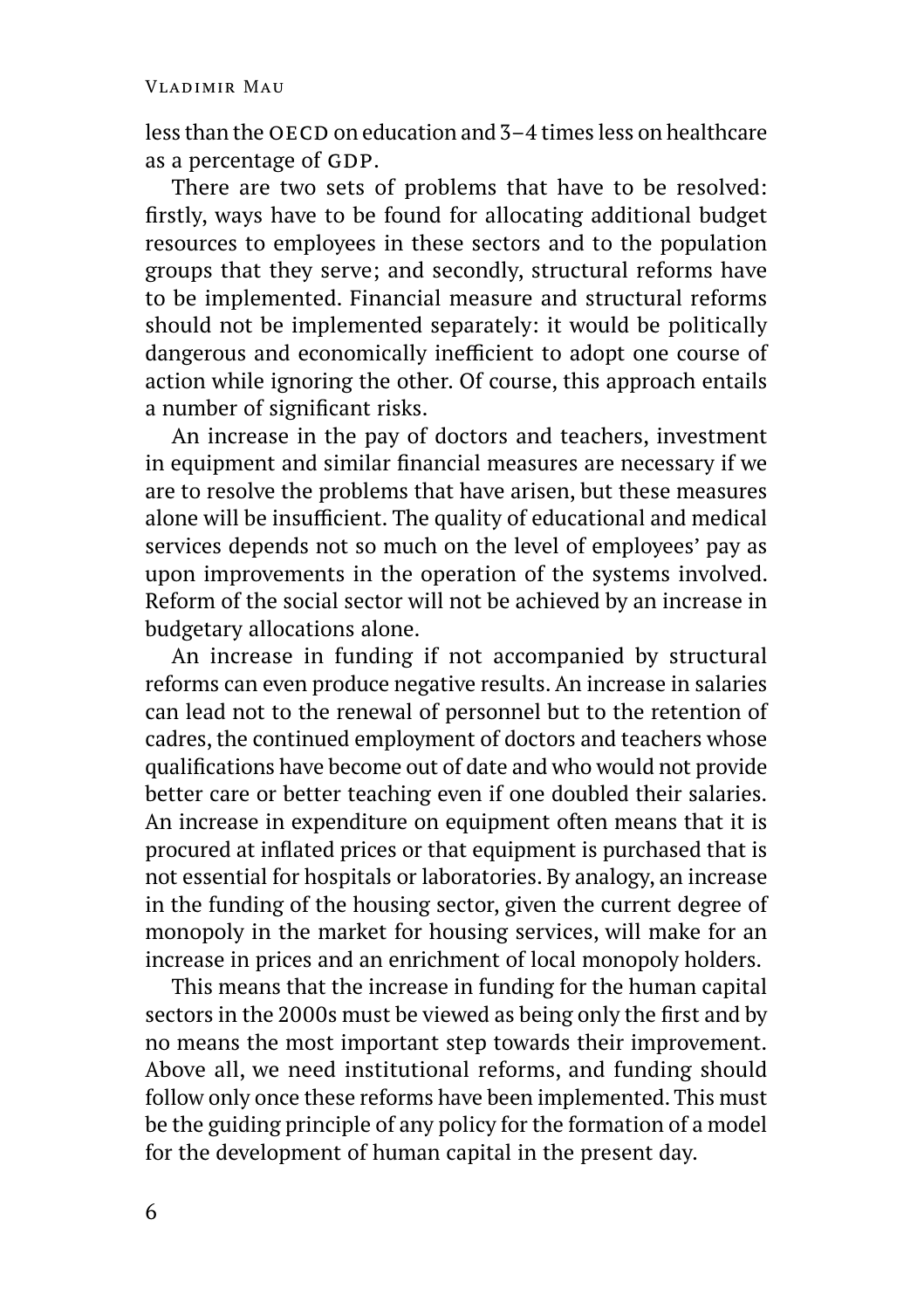### THE HUMAN CAPITAL SECTORS IN THE PRESENT DAY

It is not sufficient to argue that in the development of human capital institutional reform should take priority over financial policy. We need to be clear about those aspects of the functioning of the relevant institutions that are typical for present-day postindustrial society. There are no universally applicable solutions whether in the economic or the social spheres. Any measures that can be adopted will depend upon both the level of development of a particular society (its per capita GDP) and upon the global socio-economic paradigm that happens to prevail.

The institutional problems that we face in present-day Russia in the sphere of human capital are, for the most part, those that are being encountered in other developed countries, notwithstanding the fact of our lower level of per capita GDP. To a significant degree this is a legacy of the Soviet period: demographic development, reproductive development and gender behaviour during the late Soviet period were beginning to approximate to the norms of developed countries. $<sup>1</sup>$ </sup>

There are five typical features (functional principles) of human capital that need to be borne in mind when it comes to structural modernization. These, in turn, reflect aspects of contemporary technology, namely dynamism (rapid renewal) and an ever more pronounced individualization of the use of technology.

*The lifelong delivery of services:* In the past, education was for the most part customized to the age of an individual. Healthcare catered only for the ill. Now people study and have appointments with their doctors throughout their entire lives. Our understanding of work and of pensions is also undergoing fundamental change. A reduction in the importance of heavy industry and an increase in the importance of the service sector, taken together with our abandonment of the Soviet-era criminalization of the «parasite» have made for a reappraisal of our understanding of the «pension» and of the age at which work should end (or not end).

 $1$  This characteristic of the Soviet model of development is examined in E. T. Gaidar (1997).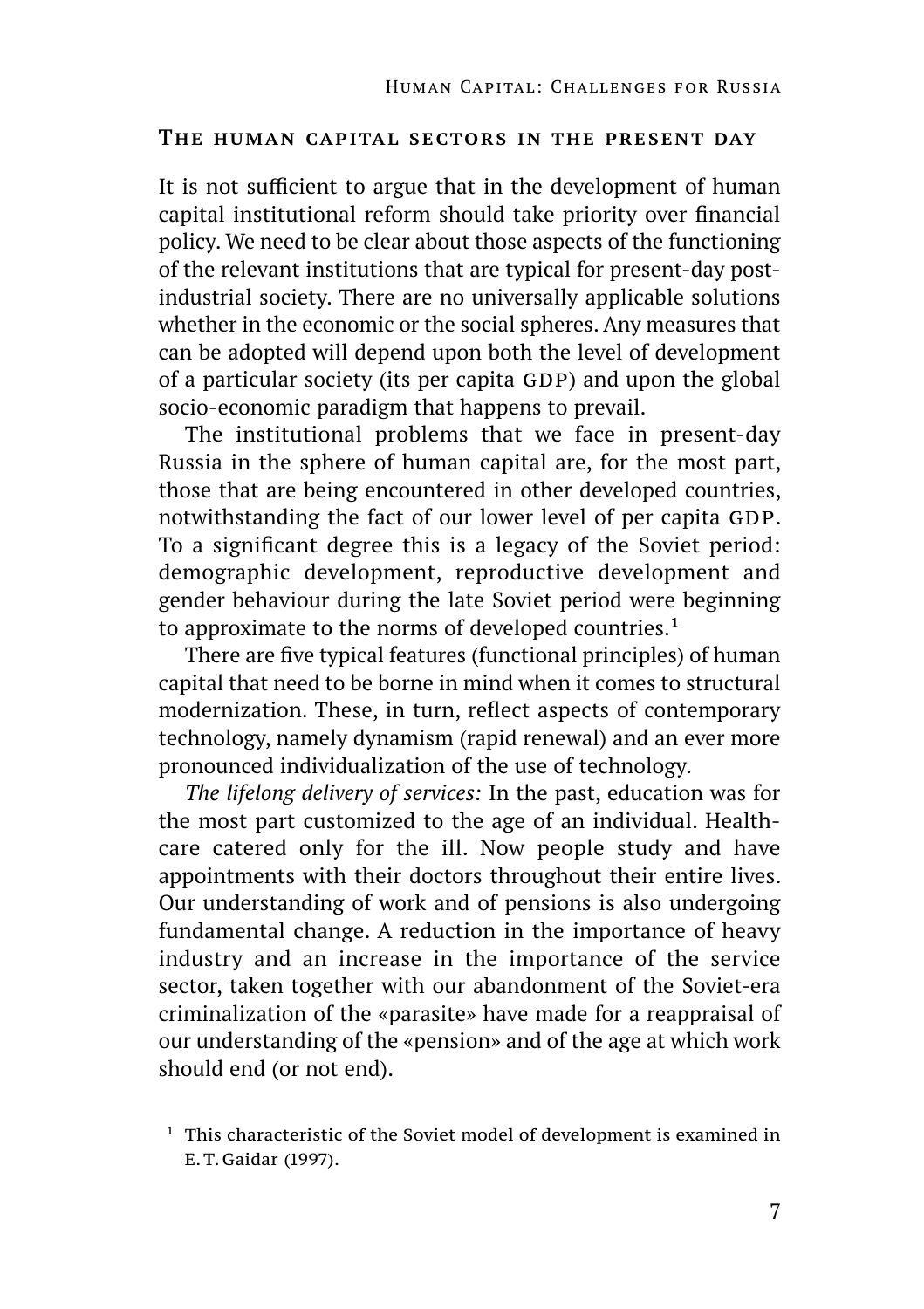*The increasingly individual nature of services:* In future, the individual will increasingly choose his or her own path in education and health-care from a multitude of available educational and medical services. It is evident that the retirement age, the age at which an individual decides to terminate his or her productive activity, is increasingly a matter of individual choice. The consequence for the pension system is that systems for supporting the older age groups have to be diversified.

*The increasingly global nature of services:* Educational and health-care institutions are competing not only with schools and hospitals in their own neighbourhood but with similar institutions throughout the country and throughout the world. Of course, this degree of choice is not available to everyone, but as standards of living improve and the real cost of these services and of travel falls as a result of global competition, more and more people will participate. Opportunities for building up personal savings in a global financial system will mean that pensioners will be less and less dependent upon the pension system of their own country.

*An increase in the importance of private expenditure in the development of human capital* (this is a logical accompaniment of the previous three trends). The first three trends point to a growth of opportunities for people to purchase the services that they need. This means that the role and the importance of individual demand will increase, eventually overtaking the volume of state expenditure in the sectors in question. Private purchase of services, or shared state-private purchase, are not only a natural development, they are the inevitable consequence of the technological modernization of these sectors and of an increase in the living standards of the population. The increase in private expenditure is associated with the fact that any further increase in state expenditure became impossible towards the end of the twentieth century: any increase in taxation was impossible, while the demand of the population for social services continued (and continues) to increase, in line with social progress.

*The increasing importance of new technologies.* These are radically transforming the nature of service-delivery*.* As information and communications technologies and transport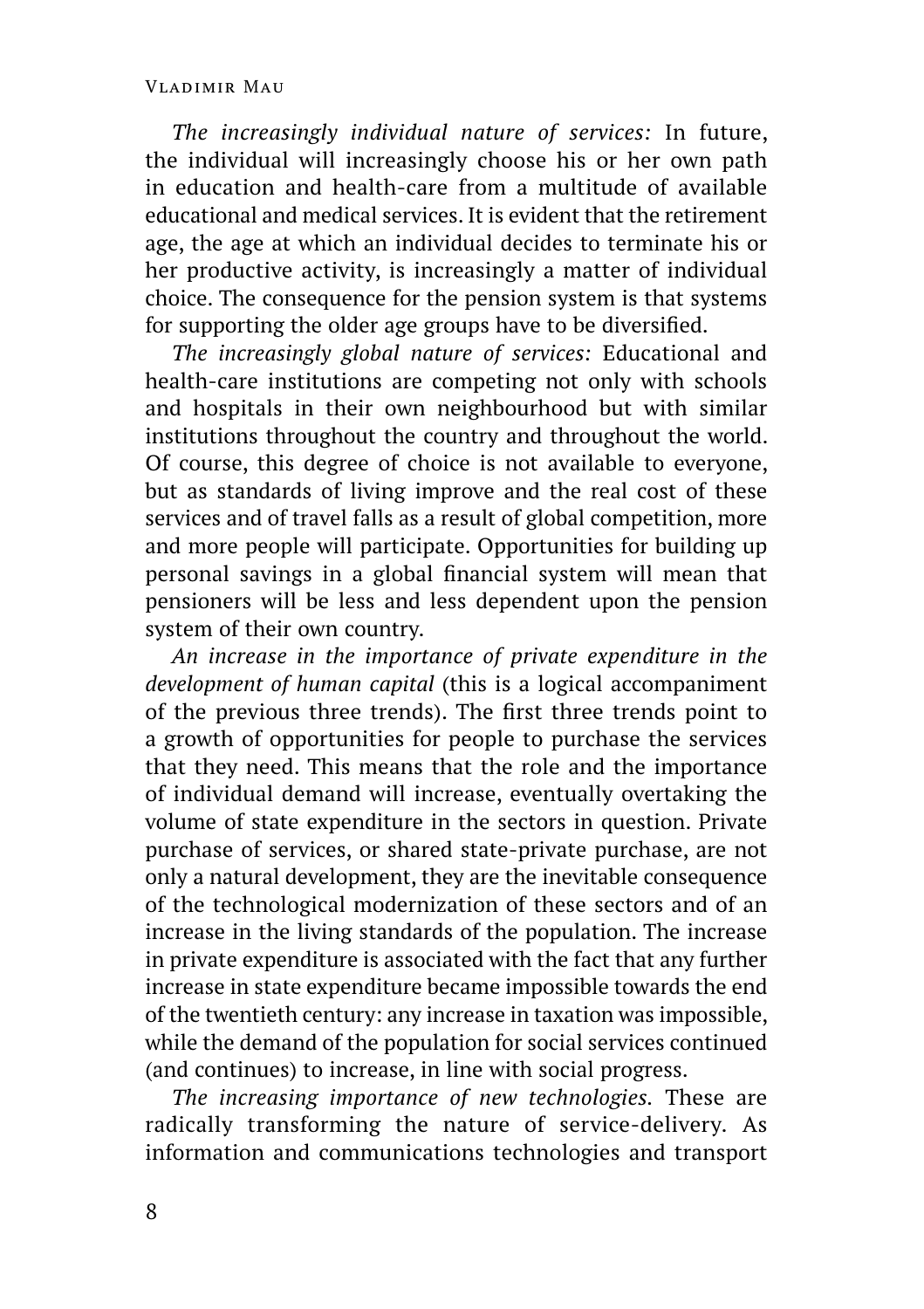technologies continue to develop, traditional forms of healthcare and education are withering away. Innovations in systems of organization are having a similar impact.

All of these trends must be taken into account since they are making for a modernization not only of the human capital sectors, but contributing to the political and economic modernization of the entire country, including that of our technological infrastructure. Ignoring these trends creates a risk that Russia will continue to lag behind or will lag even further behind, the socio-economic development of the developed countries.

The process of globalization makes for an intensification of competition and this is also true of institutional competition in the market of human capital. In the immediate post-Communist period many argued that we had inherited a high level of development of human capital, in particular in the quality of our systems of education and healthcare. It was frequently maintained that in Russia the level of development of human capital was high by comparison with our level of economic development.

The data provided in the accompanying table indicate that the picture is not so positive. In a ranking based on level of social and economic development, our systems of education and healthcare approximately correspond to our level of per capital GDP. However, the indicator for quality (outcome) of healthcare (life expectancy) in Russia is in steep decline. Reversing this trend will not be easy.

The fact of the matter is that if an advanced system of education or healthcare is to be created there has to be a demand for high quality educational and healthcare services. This is how these sectors developed until recently.

However, the explosive development of communications and transportation systems has made for a steep reduction in the transaction costs of switching from a national system of delivery of these services to a global system. It is now much easier than it was 20 years ago to enrol in any university (if the applicant has passed the necessary exams) or to receive healthcare in any clinic throughout the world. This costs money, but as the economy grows the disposal income of the Russian citizen will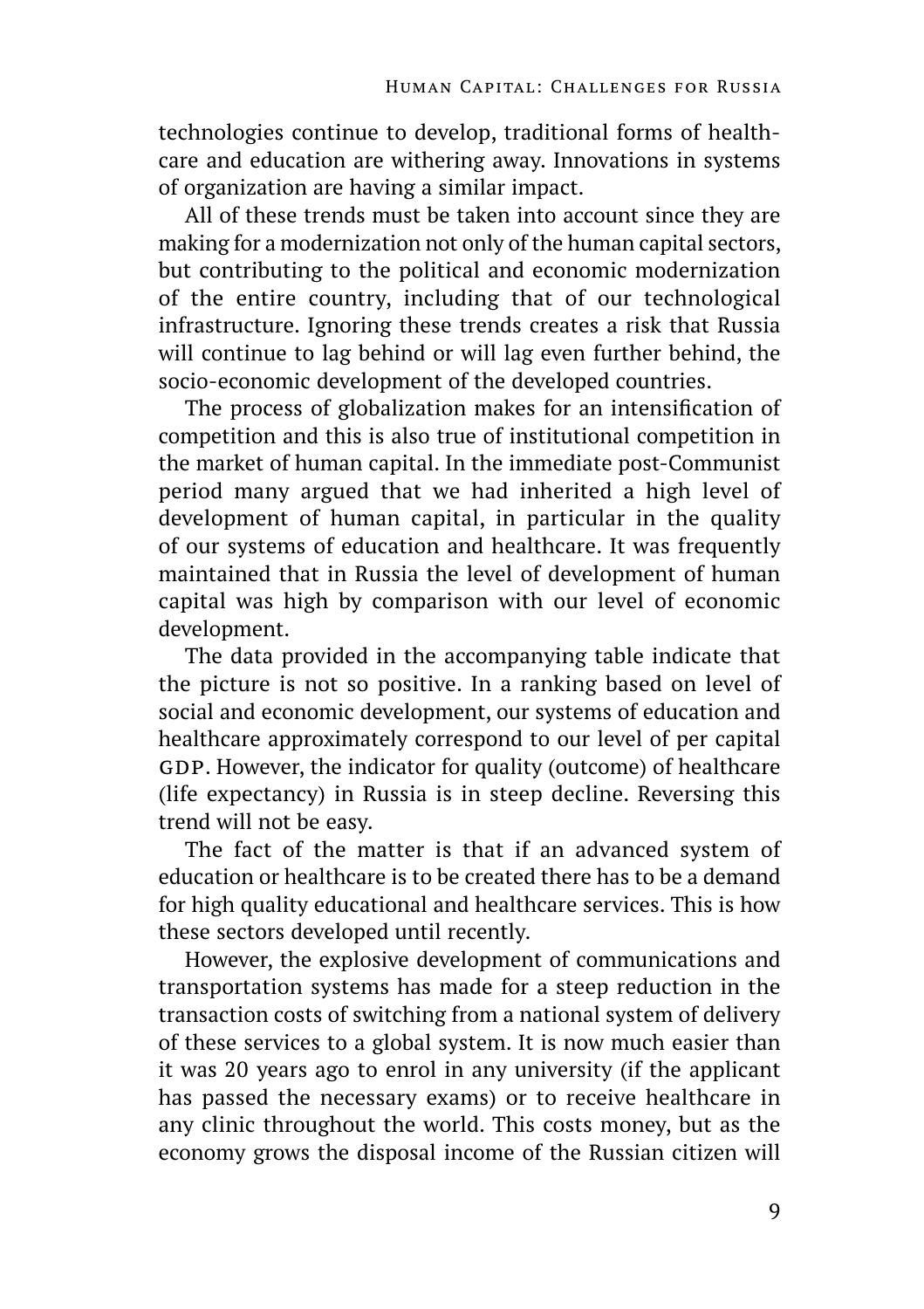#### **VLADIMIR MAU**

also grow, and, as experience shows, Russians are prepared to invest in themselves—in their education and healthcare.

| Indicator                                                | Level of Economic<br>Development and<br><b>Quality of Institutions</b> |
|----------------------------------------------------------|------------------------------------------------------------------------|
| Per Capita GDP                                           | 50                                                                     |
| Competitiveness of the economy (World Economic<br>Forum) | 65                                                                     |
| Competitiveness of Higher Education                      | 50                                                                     |
| Competitiveness of healthcare                            | 63                                                                     |
| Life Expectancy                                          | $150(135-161)$                                                         |
| Per Capita Medical Expenditure                           | 70                                                                     |
| <b>Ouality of Institutions</b>                           | 118                                                                    |
| Corruption                                               | 154                                                                    |
| Index of Human Development                               | 65                                                                     |

TABLE, SOME INDICATORS OF SOCIO-ECONOMIC DEVELOPMENT  $(RANKING)$ 

Of course, if those capable of paying for high-quality services turn predominantly to foreign educational and medical institutions, then Russia will be deprived of opportunities for improving its own services, and this will become even more of a problem if Russia becomes a magnet for those seeking a higher standard of education and healthcare than exists in their home countries. The demand for high quality education and healthcare will be limited and supply will also be limited. This is the major strategic challenge for the development of human capital and the principal challenge facing the overall modernization of Russia.

This enables us to identify the second pre-requisite of the creation of a modern system for the development of human capital: the modernization of Russia requires not a reconstruction of the Soviet system of social services, not a «return to the wellspring», but the formation of a qualitatively new model for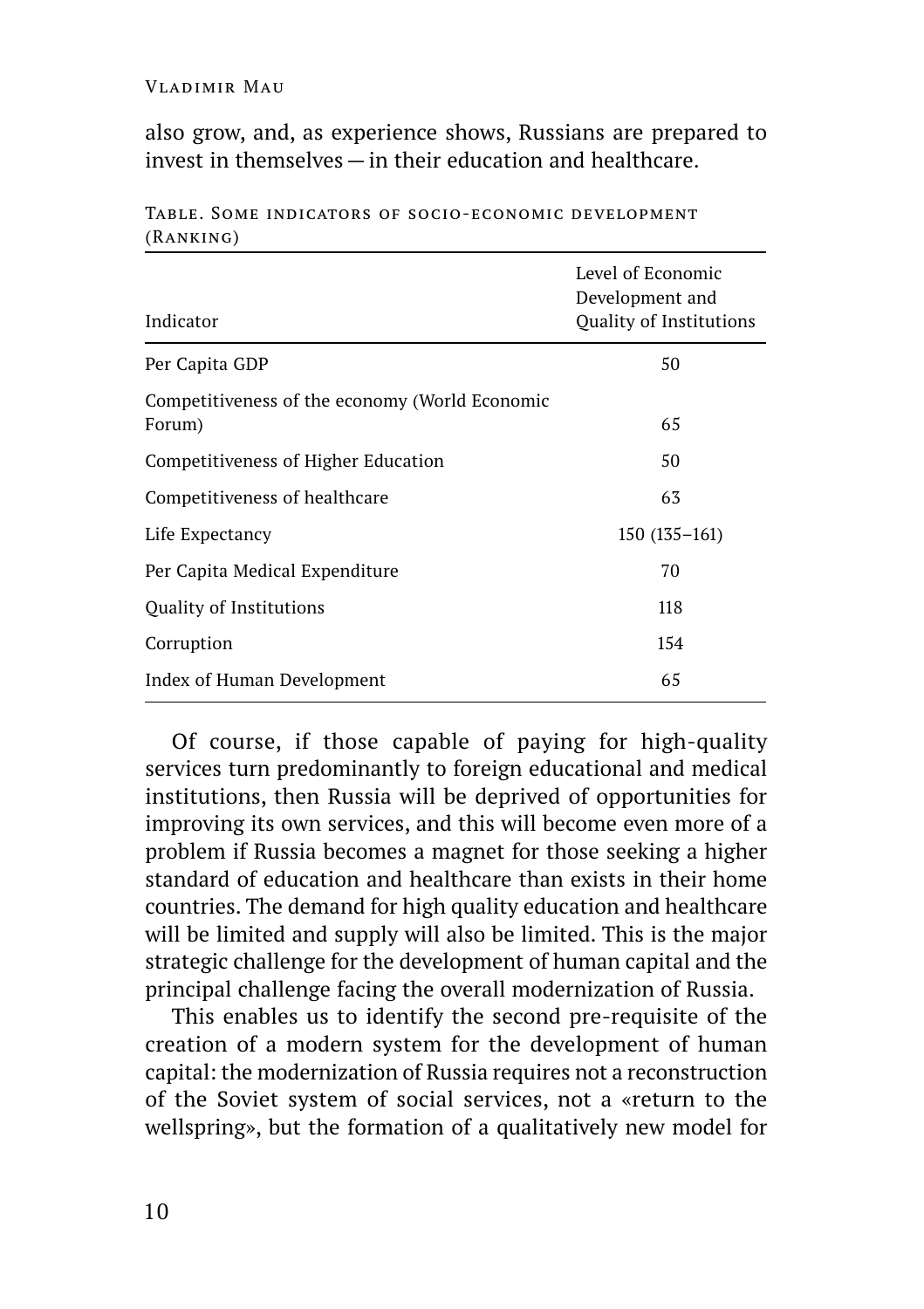the creation of human capital. At present, we are only beginning to perceive the outlines of this new model.

### PROBLEMS OF PROFESSIONAL EDUCATION

In Russia we take pride in the quality of our educational system. Indeed this system has some merit and for a country of an average level of economic development that has only recently achieved industrialization it could even be ranked as  $good.<sup>1</sup>$ 

Invoking the experience of the twentieth century and believing in the universal applicability of the Soviet model, the advocates of this model point to two fundamental shortcomings in the presentday model of professional education: firstly, it produces an excessive number of specialists with higher education and fails to produce an adequate number of personnel with technical qualifications; secondly it is incapable of producing the kind of specialists that the economy demands, measure «demand» in terms of the number of college graduates who, following graduation find employment in the field of their qualifications. Formally, both of these criticisms are correct, but, as is often the case with apparently obvious conclusions, these arguments miss the point and stand in the way of a proper understanding of the issues and of how to resolve them.

First of all, education in the contemporary sense must be understood as being general and «lifelong» and the task of the university should be to provide a student with the opportunity for lifelong education. The Soviet ideal of the worker  $-$  as someone who has completed a college education, obtains work in his or her special field and in whose work record only a single employer is recorded, no longer corresponds to how workers see

 $1$  Idealization of the system of professional education that was formed during the period of industrialization is not peculiar to Russia. Here is what the German scholar, Horst Siebert, has to say: «The German university system which in the nineteenth century attracted students and scholars from abroad… now lags behind. I should very much like to know how many of the sons and daughters of those German politicians who are zealously defending the status quo in our system of higher education are enrolled in the élite universities of the USA or Great Britain». (Siebert, 2003, p.191).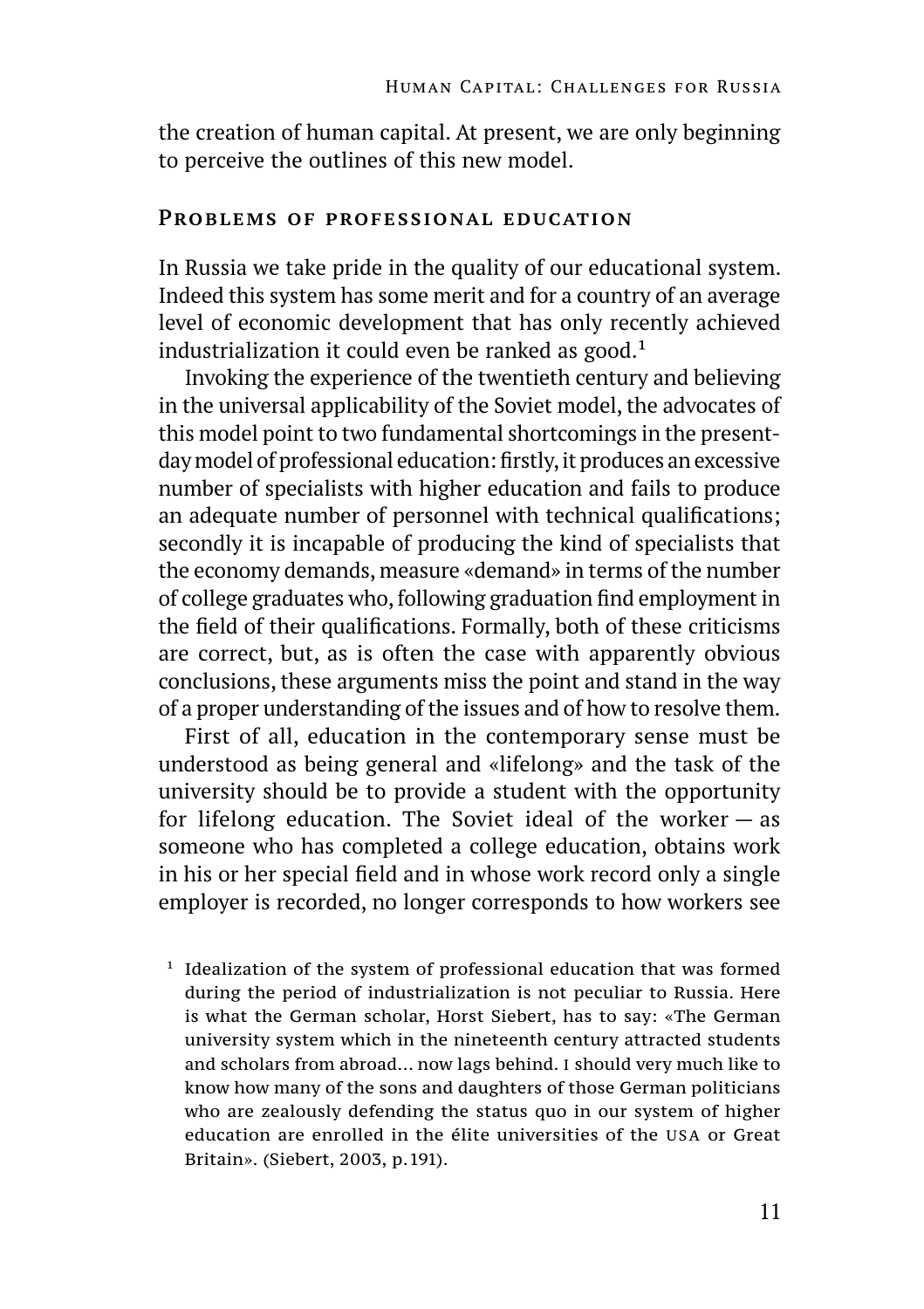themselves and a career path of this kind no longer meets the needs of society or the state. Nowadays, during the five or six years of a college education many professions can appear that were unknown at the time when study commenced.

The dynamics of the modern economy, in which new kinds of work and new professions are constantly appearing, create a situation in which qualifications have to be constantly updated to meet new conditions. An individual who is incapable of lifelong education will be left behind as society moves on and will never be successful. Those who favour evaluating the performance of colleges according to the number of graduates who find employment in their special field should ask themselves the question: how many individuals that we consider eminent and successful are, in fact, working in a field for which they are formally qualified? Precious few.

If the qualitatively new challenges that confront our current system of professional education are to be met, educational institutions will have to be modernized.

*Facilities for lifelong learning:* The provision of two levels of education — one leading to the baccalaureate and the other to the master's degree will meet the needs of the time and it will be possible for a special field to be chosen while at college. However, this arrangement should be extended into post-college education by the provision of various programmes recognised by the state.

The grouping and interlinking of programmes of various levels does not mean that differences in ability and age will be disregarded. In the design of programmes and selection of students it is important to distinguish between those who lack work or experience (the «pre-experienced») and those who possess such experience («mature» or «post-experienced» students). In some instances the level of experience needed will be self-evident — for example the baccalaureate does not presuppose prior experience, but for admission to programmes in business studies or upgrading of qualifications of civil servants, prior experience could be considered essential. By contrast, for a range of programmes at the level of the master's degree prior experience is not always essential even if this is assumed in the content of the programme. What mature students or students with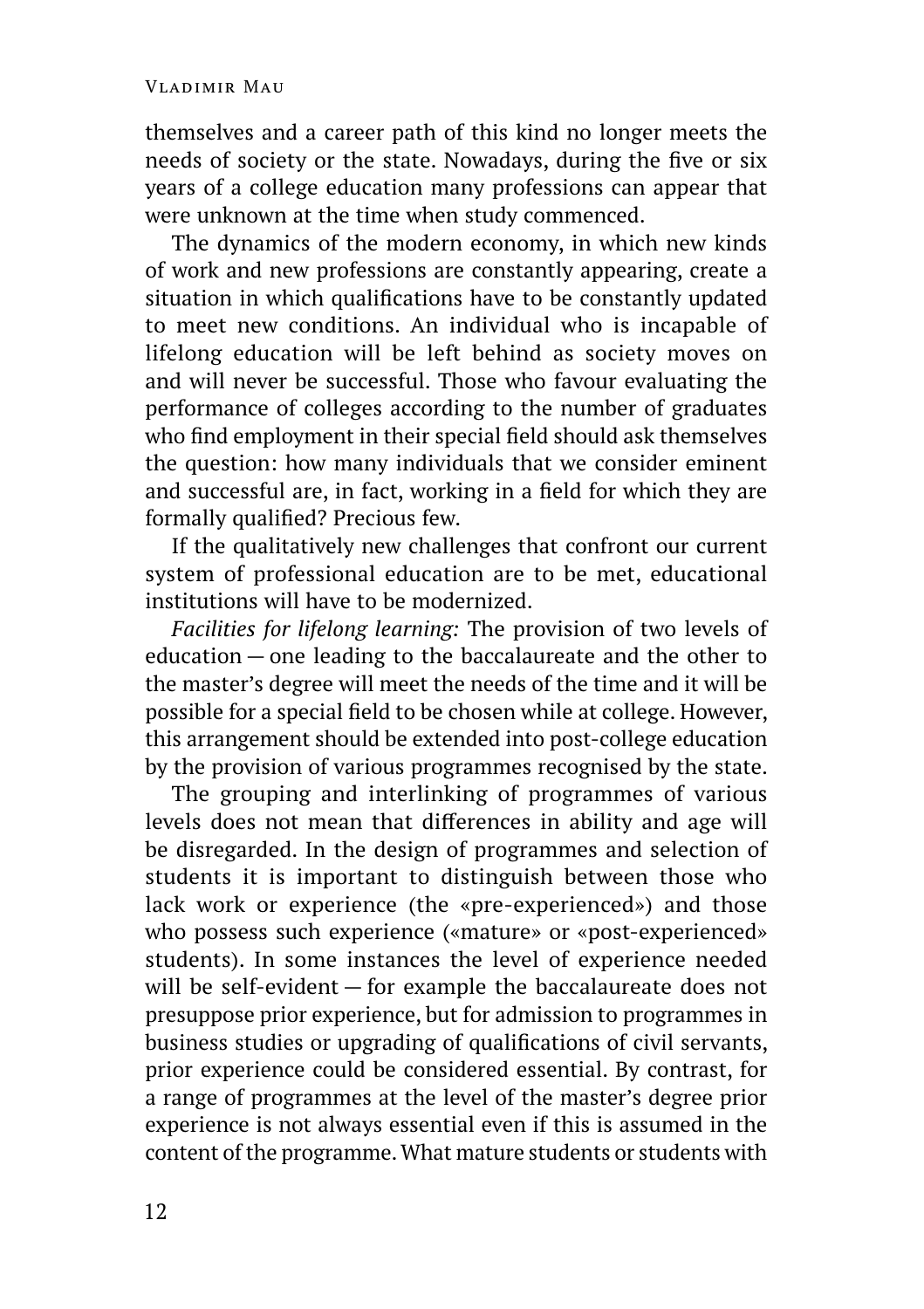work experience require, above all, in an educational programme is contact not only with instructors but also with other students in their group. The quality of education in programmes of an advanced level depends to a significant degree upon a correct selection of students.

*Universal higher education:* Another feature of post-industrial society is a universal demand for higher education. Of course, education cannot simply be provided on demand without an impact on the number of courses or on quality. A rapid expansion of college education will result in a decline in quality. In the Russian case, it would not be true to say that during the last 20 years the standard of higher education has declined overall. We have approximately the same number of good educational institutions, including universities, as before: some have maintained their standard, others have fallen behind, but there are also new «leaders». We are able to provide approximately  $30-40\%$  of school leavers with a very high standard of education, as we did during the Soviet period. But admissions to our colleges at present exceed 100% of the number of school leavers and this, understandably, means that average standards of education have declined.

Does this mean that we should reduce the number of colleges? If people wish to obtain a higher education diploma then they should have the opportunity of doing so. However, the educational community and the labour market stand in need of an adequate instrument for assessing the quality of a specialist. This does not mean that assessment is impossible — employers know perfectly well which colleges produce able graduates and which do not. But in a number of subjects there is a need for a professional examination that is administered by an authority external to the college.

Reducing the pressure of mass demand on university education should be accompanied by the creation of an applied baccalaureate. This would entail the integration of middle professional education with university education. This measure need not be introduced universally, but given the universal demand for higher education we should not exclude the possibility of awarding a number of technical colleges the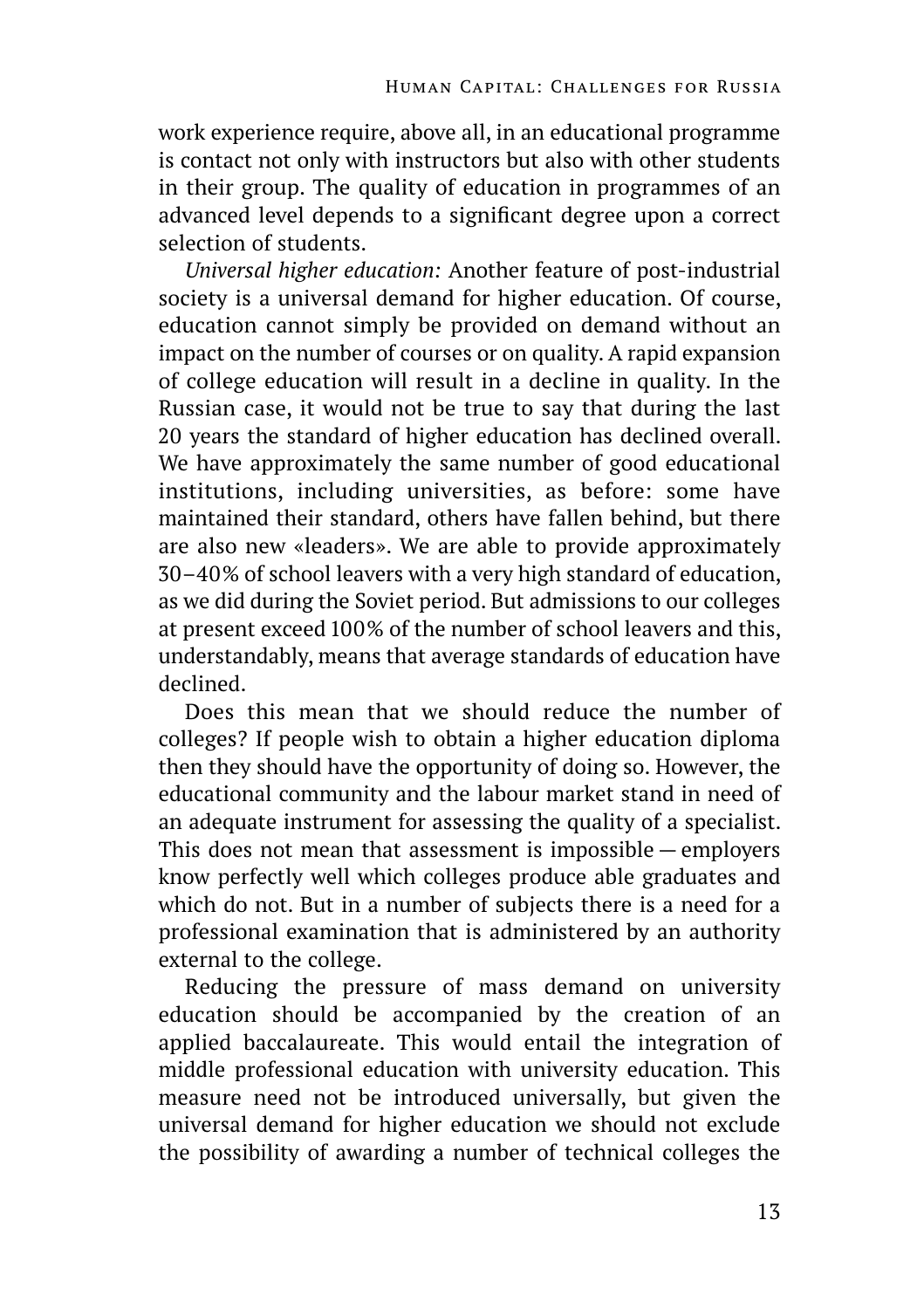status of universities. The applied baccalaureate should provide a professional vocational education (close to that provided by a professional training college). It would not offer exhaustive professional training but would be taught in a university and form part of a college programme that could serve as a qualification if, at some future date, a student embarked upon further education.

Research has recently pointed to the socio-political risks of providing universal higher education. These arise mainly out of the increased career and professional expectations of those graduates whose abilities do not match the qualifications they have obtained. At present it is difficult to assess the degree to which this phenomenon will be destabilizing, but the introduction of an applied baccalaureate might well reduce possible social tension.

*The internationalization of education:* The best Russian universities exist in a competitive environment that is not national but global. Colleges are competing for students and for teachers. This is a fundamentally new state of affairs for Russian university education and we have not yet become accustomed to it. A good Soviet college was always in a position of being able to select students and lecturers. Students were attracted by the «brand», lecturers by the brand and the salary. Now circumstances have completely changed.

Three factors, demographic trends, open frontiers and a noticeable improvement in standards of living have student applications to Russian colleges. Potential full-time and parttime students are able to choose and are choosing in the global market place. In universities, this is affecting, in particular, undergraduate and a number of post-graduate programmes: the largest Russian companies are increasingly encouraging their employees to take courses in foreign (Western) business schools. There is a similar competition for professors who are capable of teaching and researching to international standards.

The initial reaction of Russian colleges to this trend was to import education—to introduce programmes provided by foreign partners and in some cases to award their degrees and diplomas. This was a natural first step, and similar in its logic to the early development of Russian businesses.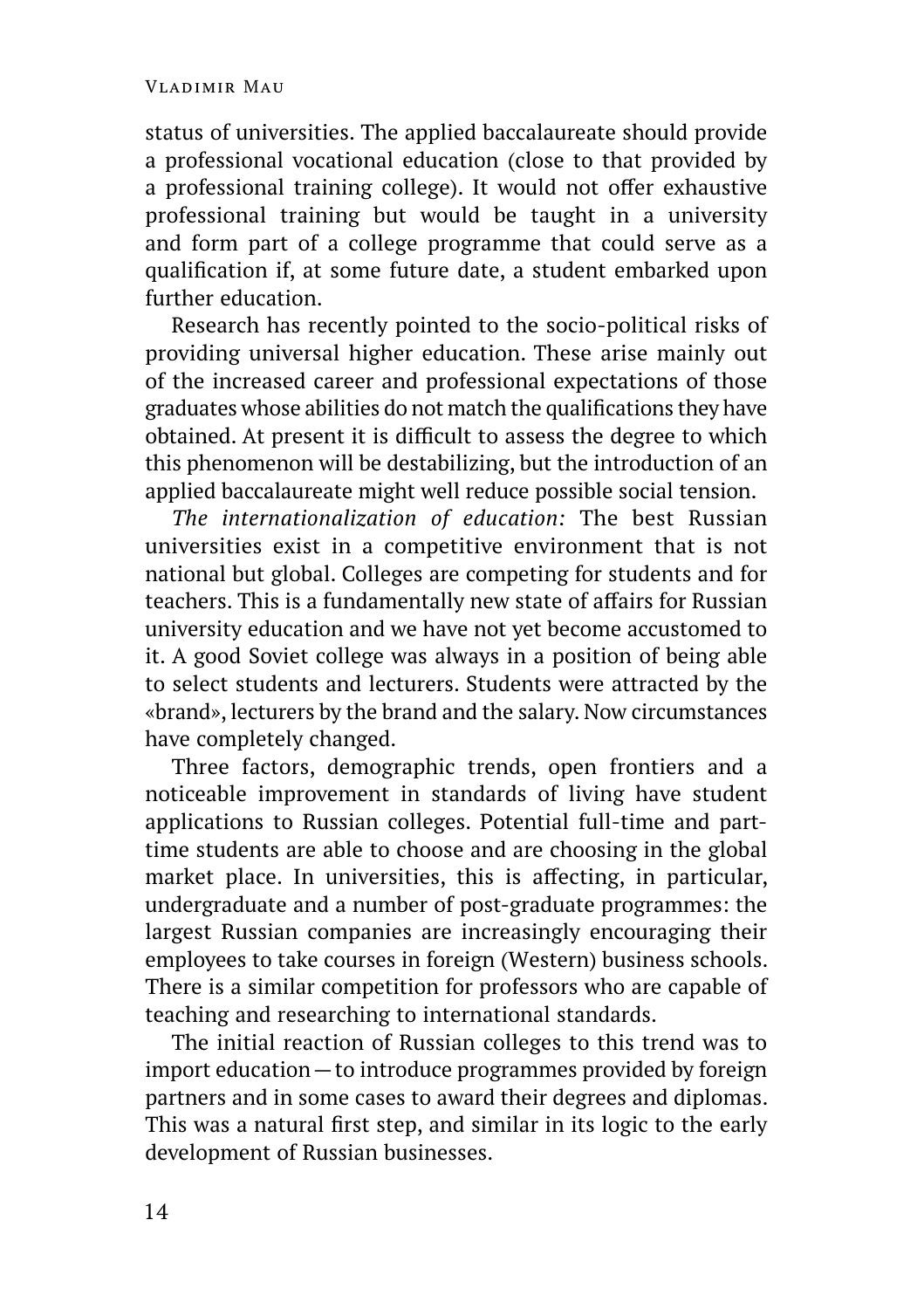However, once political and economic stabilization had been achieved, Russian universities were confronted with a more important and complex task — were they themselves capable of exporting education, of attracting foreign students, of providing attractive research conditions for foreign scholars?<sup>1</sup> The proportion of Russian colleges in the international market, at  $2-3\%$ , is not large, and Chinese universities are already overtaking Russia in this respect.

If our position in this market is to be strengthened, we must in the first instance promote acquisition of the English language which has *de facto* become the global *lingua franca* of science and is acquiring this status in education. In the Soviet period, foreign students had to take a preparatory course in the Russian language. At present, if the global reputation of Russian education is to be enhanced there will have to be a steady and substantial increase in the number of courses taught in English.

Of course, such courses must not be introduced crudely or artificially. It would be odd if the tutor and all of the students in a group were Russian-speaking but teaching was delivered in English. Rather,we should strive to attain a critical mass of enrolled students who do not speak Russian. These enrolments can be attracted by offering the option of taking the course in English. A congenial, international, atmosphere can be created in colleges by the use of, for example, bi-lingual information boards, signposts, etc.

A special effort should be made to attract foreign scholars. This will be facilitated if the Russian government provides grants. But this will not be enough: universities must find within their own resources the means for creating faculties and laboratories for scholars of international repute. Of course, the obstacles are not merely, and not so much, financial  $-$  there have to be sound intellectual reasons for deciding to carry out research in Russia. Providing such incentives will be no easy task for Russian universities.

*The integration of research and education:* It is time that we abolished the distinction that was common during the Soviet

 $1$  The topic of exporting education has recently been addressed by Galichin et al. (2009), Agranovich et al. (2010) and Belyakov et al. (2011).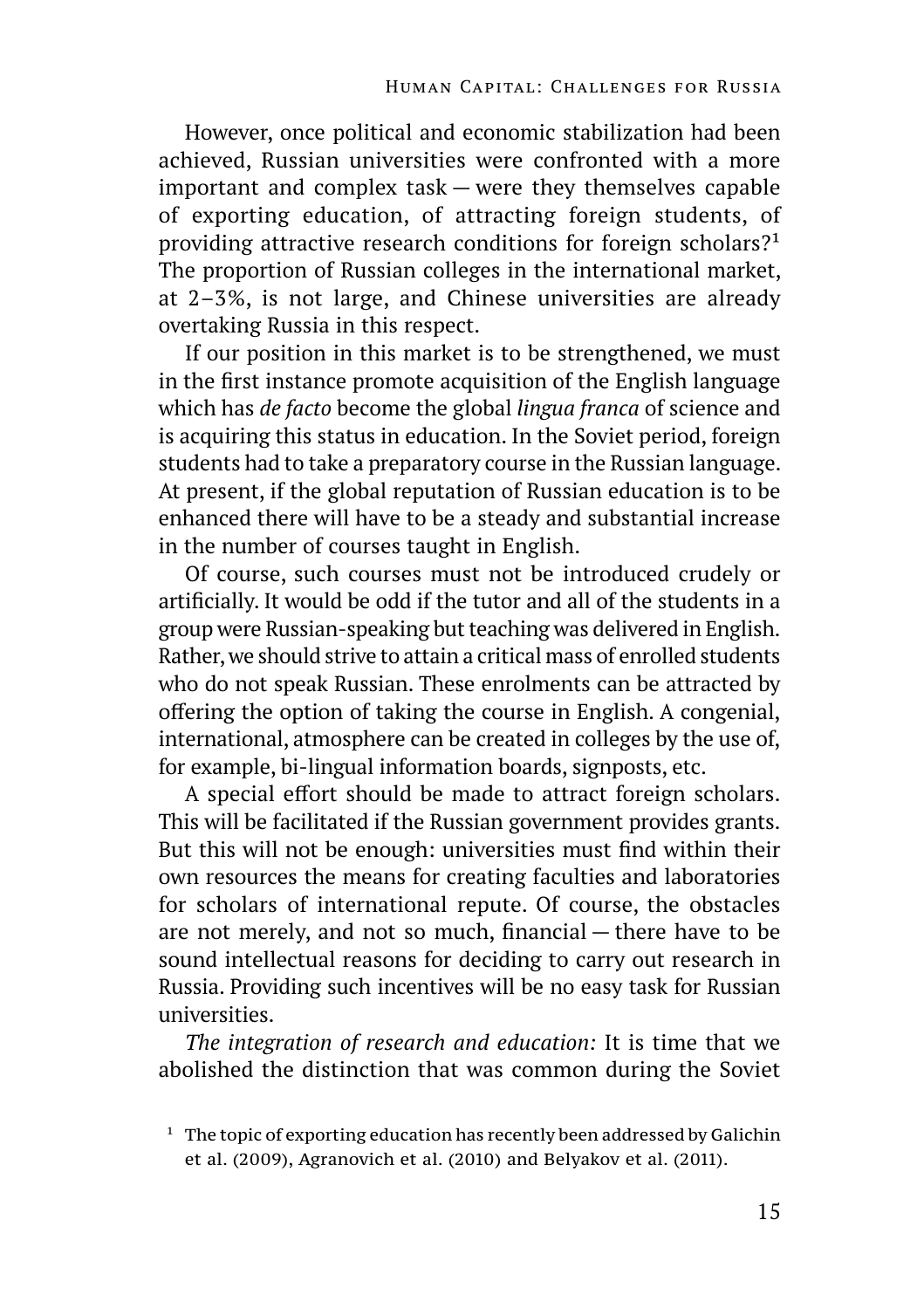#### **VLADIMIR MAU**

period between teaching colleges and Scientific Research Institutes. With the increasingly rapid renewal of knowledge and technology, such a distinction has become not only artificial but counter-productive. The university should be an institution that engages in research and only for that reason engages in teaching. A university without research is essentially a technical or community college.

*Individual education:* In recent times we have witnessed the introduction of individual or customized educational programmes. The individual approach consists not so much in the choice of educational institution as in the customization of programmes. Citizens and corporations are making known their needs and expect higher educational institutions to cater for these.

The individual approach does not mean that programmes should be designed to cater for every single individual, however possible this might be. A customized programme of education should be understood as being a combination of a number of modules that the educational institution offers. It is this opportunity to choose amongst available modules that enables a student to construct a programme that meets his or her needs.

The modular approach enables a student to construct a programme that will extend not only over time but also in space. For one thing, the period of study can be extended and interspersed with periods of practical work; the choice of modules can be calibrated according to the kind of productive work being done. Secondly, individual modules can be taken in other universities, including foreign universities. This is one of the objectives of the Bologna Process in education and it means that, while offering individual pathways in education, universities must try to coordinate their programmes with institutions abroad so that courses taken in one university can count towards the award of a degree in another. An international system of accreditation together with mutual (bilateral and multilateral) approval of university courses is becoming a precondition of the future development of professional education.

The financial model: There will be an increase in the importance of private investment by both corporations and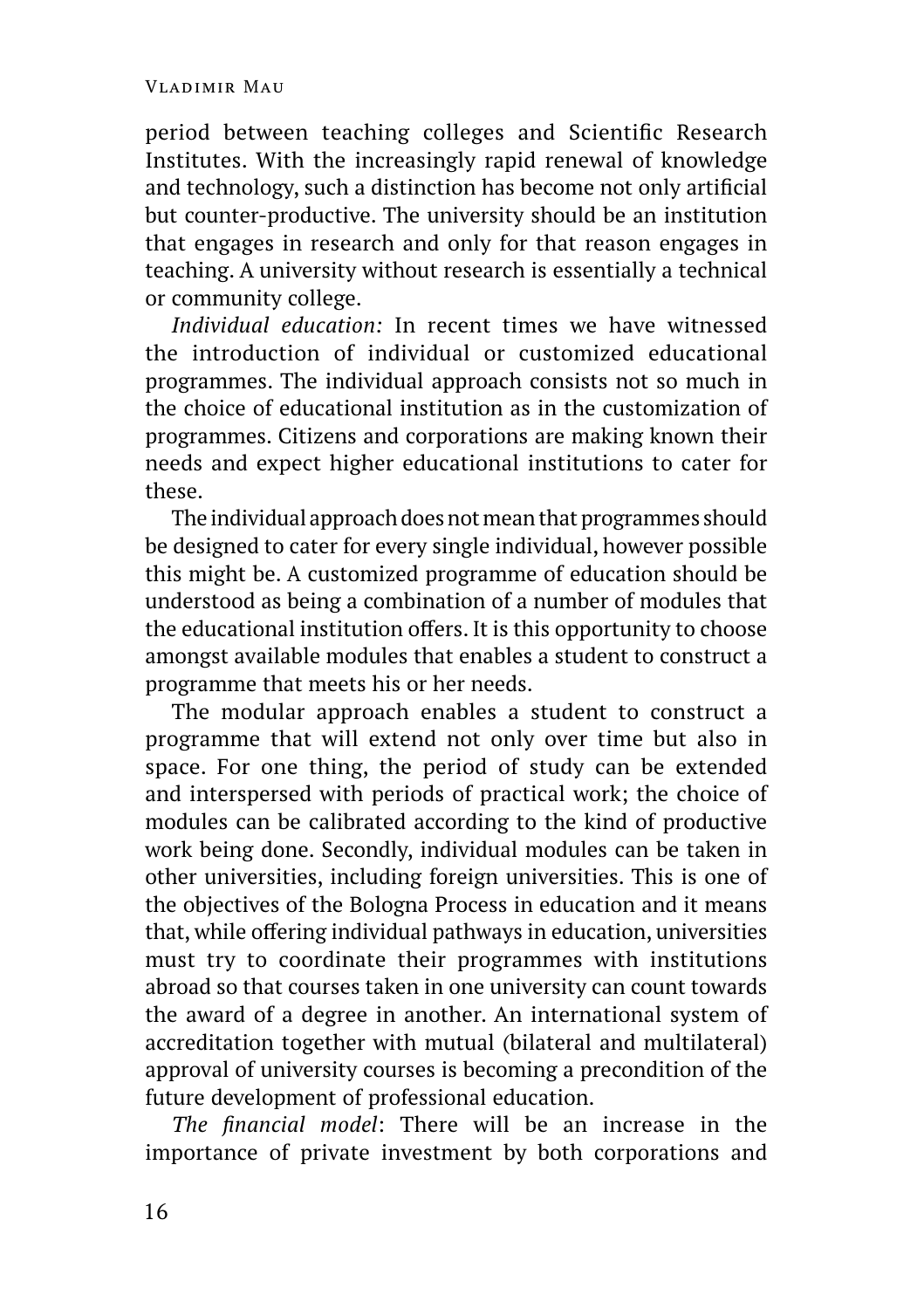individuals. A system of lifelong learning, individualized and global education will make for an increase in the role of private funding as a source of the revenues of the educational sector. Accordingly, private (personal) expenditure will assume increasing importance in the adoption of individual educational strategies. Frequently, the introduction of fee-paying in education is associated with the period of transition away from the Communist system, one aspect of which was a severe budgetary crisis. In reality, two kinds of crisis converged — a crisis of the budget and a crisis of the system. It is not by chance that since the budgetary crisis was overcome during the 2000s there has been no diminution in the role of private funding in education. On the contrary, the flow of funds from citizens and corporations into education has increased; and, of course, funds are being directed not only towards the traditional sectors of middle and higher education but also into new forms of postcollege, vocational education.

*New technologies:* Modern education will increasingly abandon traditional forms of transmission of knowledge in the form of passive attendance at lectures and the sitting of examinations. Thanks to dramatic developments in information and communications technology the following kinds of innovation will become possible:

Firstly, there will be increasing use of active methods in education. These will facilitate a more effective assimilation of knowledge and the practical application of what has been learned.

Secondly, there will be increasing application of independent study online. Of late, the leading universities have begun to provide free access to their programmes on the Internet, inviting anyone who is interested to study them in the capacity of future potential students. Of course, this does not mean that will become possible to earn (in effect, purchase) degrees over the Internet; rather this is a method for stimulating interest in new programmes and attracting new students to a college where these courses can be taken.

Finally, in the specifically Russian context, if the quality of professional education is to be improved, obligatory military service must be abolished. Military service training is seriously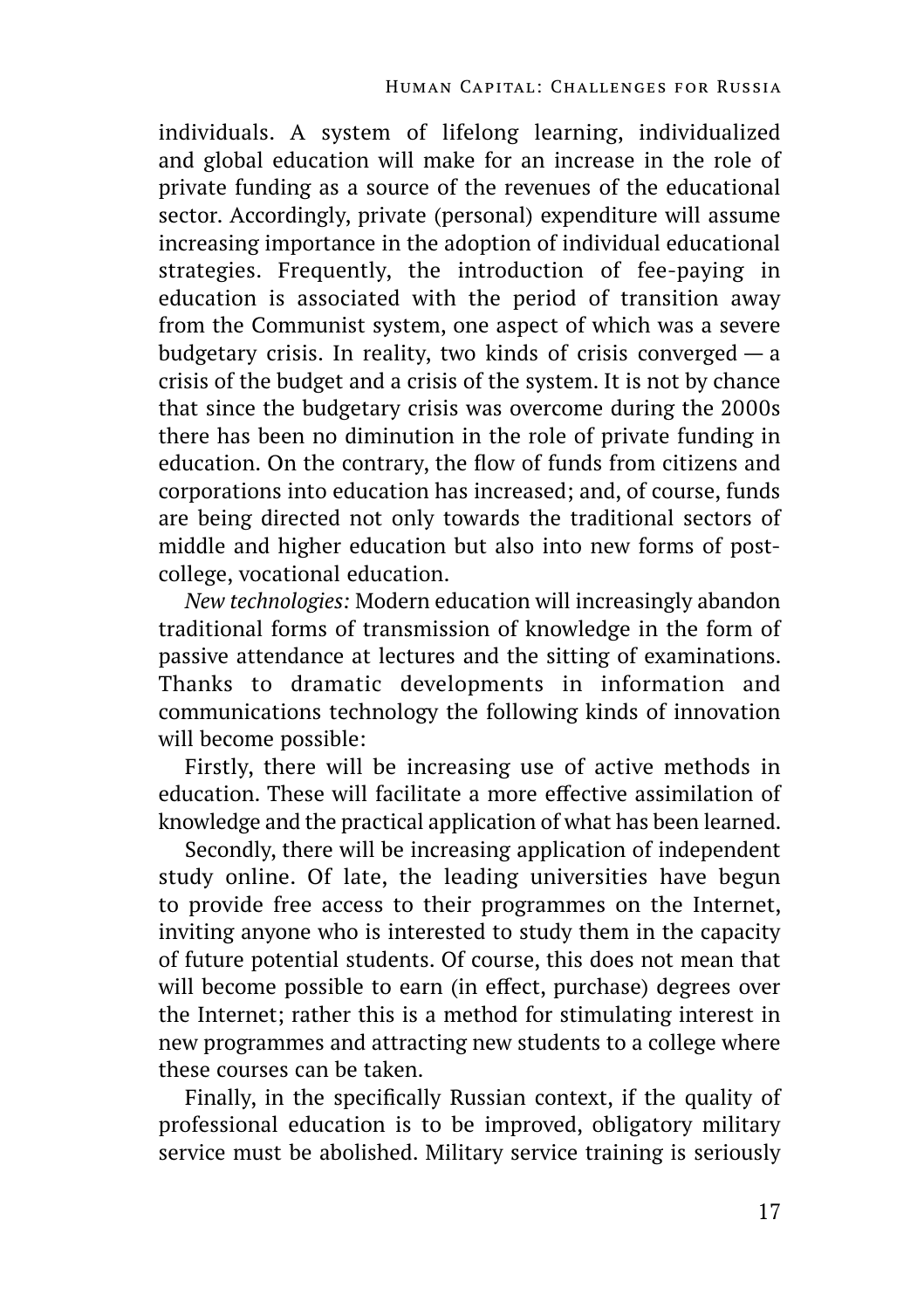#### **VLADIMIR MAU**

distorting conditions in the market for education by stimulating demand for higher education, often at a low standard. Obligatory military service is preventing Russia from dealing with the challenges of the post-industrial economy and of post-industrial demographic change. It has a distorting impact upon both the motives for seeking a profession and upon the labour market. This topic requires separate analysis. Suffice it to say that if Bill Gates, in order to avoid military service, had had to persist with his university education and then enrol part-time in order to produce a pointless post-graduate dissertation, then the world would have acquired one more competent engineer or professor but would probably have been deprived of Microsoft.

# HEALTH CARE IN THE PRESENT DAY

Russians are accustomed to placing their trust in a state university but entrusting their health to a private doctor. That is why, when the Russian citizen is asked to pay for medical services, he or she responds more tolerantly than when asked to pay for education.<sup>1</sup> The inclination not to economise on one's health increases as standards of living and the general cultural level of a society improve.

If we are to understand the way in which modern health care functions and should be reformed we need to take into account two problematical developments: one is the rapidly growing interest of educated individuals in the state of their health and the second is an asymmetry of information. These factors interact. As standards of living improve and educational attainments advance, human life is increasingly valued and individuals begin to attend to their health at all times and not only when they fall ill. This makes for a significant growth in demand for medical (including prophylactic) services. At the same time, educated individuals in the present day no longer

 $1$  The first Soviet Commissar for Health Care, N.A. Semashko was of the opinion that doctors should not be highly paid since «a good doctor will be fed by the people and bad doctors we can do without». See Shishkin et al., (2004), p.7.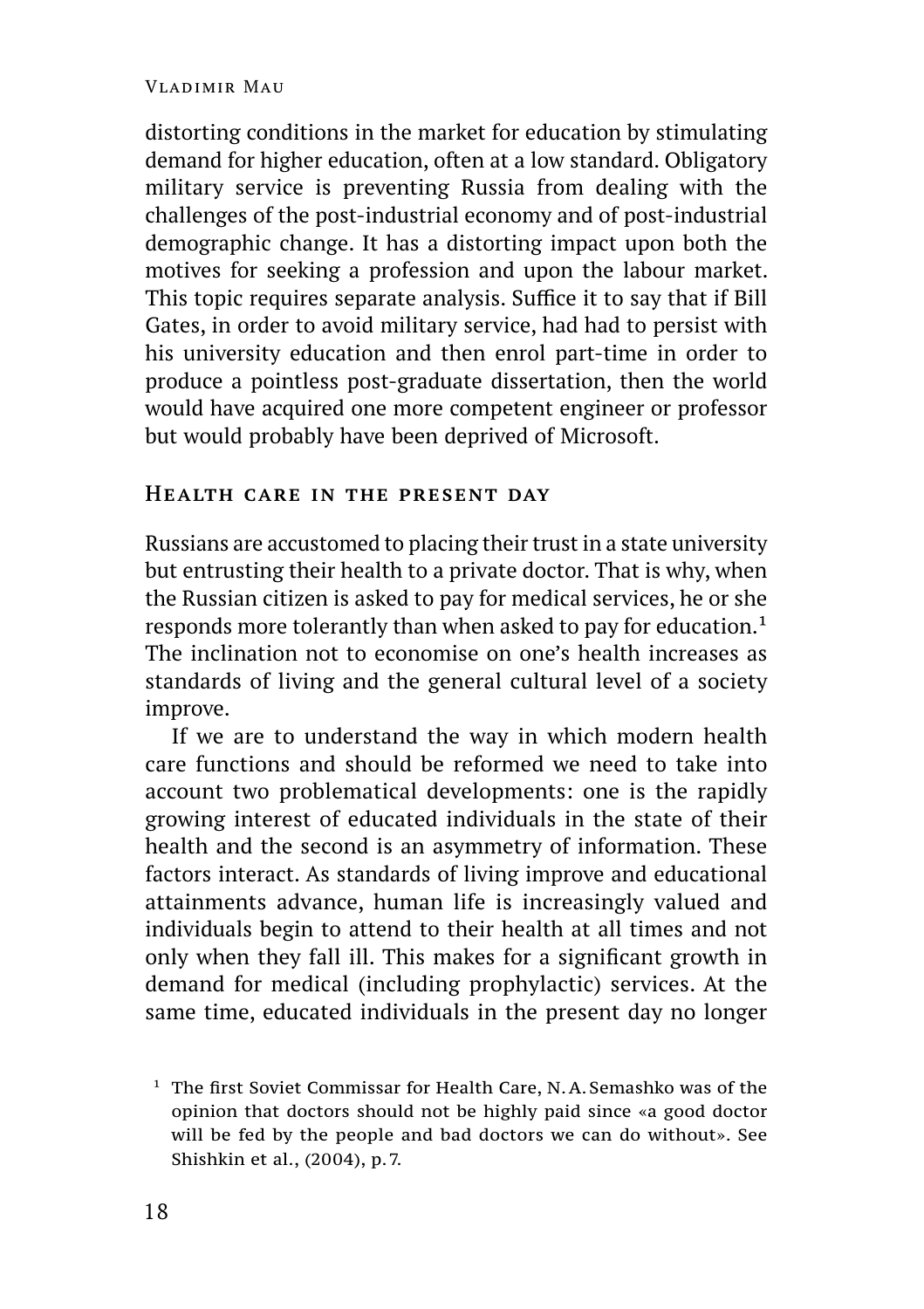look upon their doctor as the custodian of esoteric knowledge. Rather, they want to understand the prescriptions that they are being given. They are prepared to monitor the performance of the doctor and in so doing they assume partial responsibility for the results of their treatment.

From a practical point of view, these developments should lead to greater transparency in the health service and to a growth in competition between medical practitioners and medical institutions. This, in turn, will weaken the link between the patient and any particular healthcare centre and create opportunities for choosing between doctors within a healthcare centre or between different centres. Obviously, in extreme cases, it will be possible to envisage seeking treatment abroad and choosing between the medical experts (and institutions) of a number of countries.

This is what is already taking place. People who possess the necessary means are seeking health care worldwide and choosing the specialists who are most suited to their needs. Health care will rate highly in the value system of the citizen of postindustrial society and demand for high-quality medical services will continue to increase throughout the world.

As we develop the rules and organizational principles for a future system of health care we must take these trends into account. The creation a system of health care for the future will include the following measures:

. Above all we must create conditions for the *growth of competition* between doctors and institutions of healthcare. This will be a fundamental innovation for our society, in so far as the Soviet approach consisted in attaching the patient to a particular polyclinic where access to information regarding the state of one's health was restricted (the older generation will recall that there was a prohibition against handing medical records over to patients). «Detaching» the customer from the healthcare institution, enabling access to other specialists and providing full access to one's medical record would be a significant contribution towards overcoming the asymmetry of access to information. Any attempt to limit competition in the domestic market for healthcare services would divert demand abroad.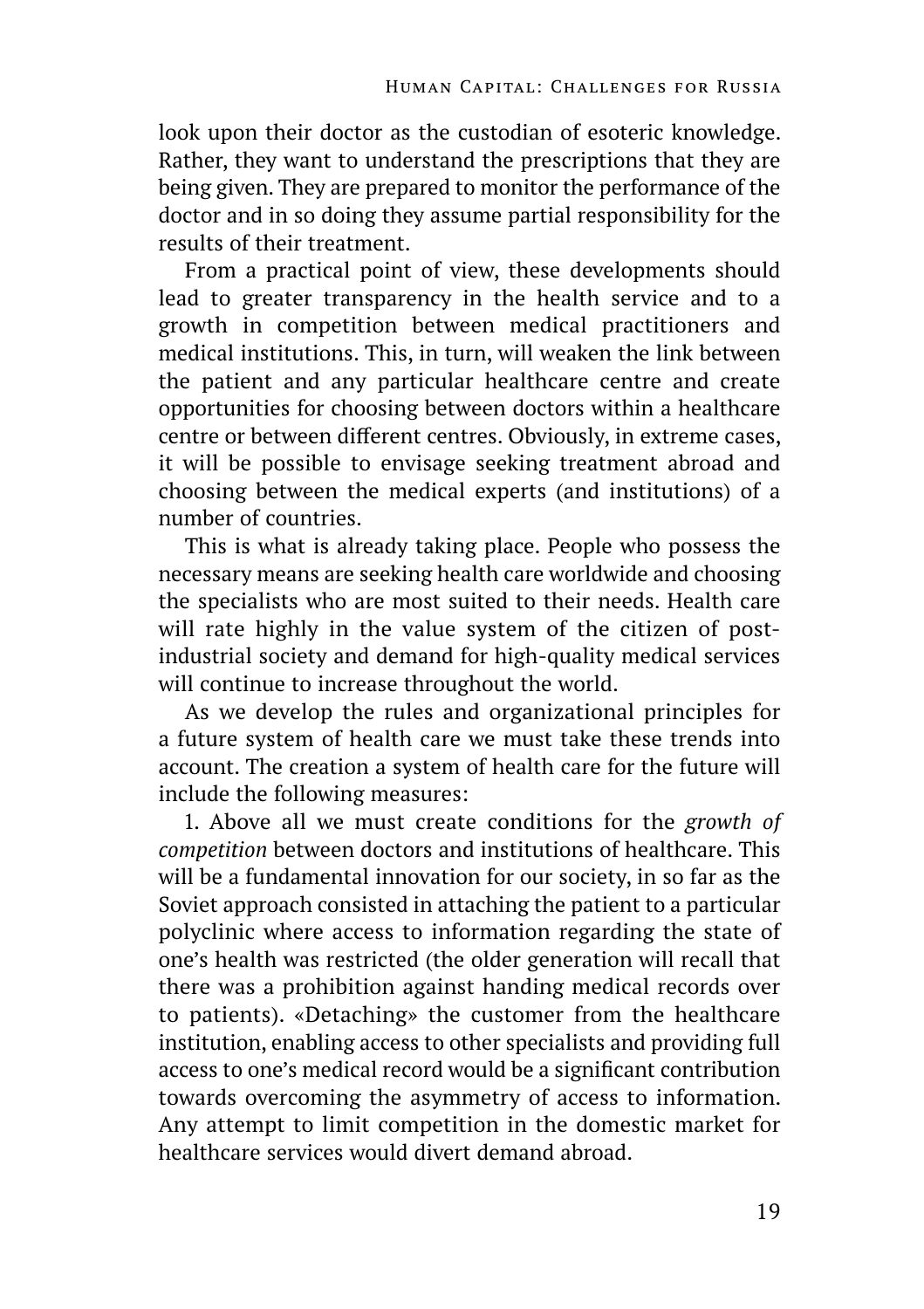A critic might draw attention to the dangers of patients resorting to «do it yourself» health care. But our argument here is concerned with creating opportunities for patients actively and consciously to participate in monitoring the state of their own health and to assume responsibility for doing so.

. An important means of overcoming the asymmetry of information will be the creation of a *universal electronic medical record.* An individual should have the opportunity to approach a number of doctors without the need for repeat examinations or, at least, for unnecessary examinations. Technically, this will not be easy to accomplish: various kinds of medical equipment would have to be standardized and the compatibility of software programmes would have to be guaranteed. This will be a complex and capital intensive project but it is one that merits investment. In future, this project would acquire a global dimension if the electronic medical record is to be accessible in foreign healthcare centres. Possession of an electronic medical record would not be a legal requirement but a right. This being the case, it would be charging the individual for the setting up and maintenance of this service would be justifiable.

. Another means of creating competition would be the gradual expansion of medical insurance. By this we mean a comprehensive system of health insurance whereby insurance companies compete for customers, as distinct from the system whereby citizens make health insurance contributions to the state budget. For the further development of this market in Russia it might be necessary to admit foreign health insurance companies. With the advent of a system of privately insured health care the debate over whether individuals should be expected to supplement the cost to the state of their health care would become redundant.<sup>1</sup>

. *The relationship between state and private funding of healthcare* merits special attention. We have been accustomed to thinking (though this was never made explicit) that the state should pay for general health care whereas complex (and expensive) treatment

 $1 \times 1$  «In advanced industrial society in which there is a strong demand for healthcare services private purchase of these services will become widespread». (Gaidar. 2005. p. 578),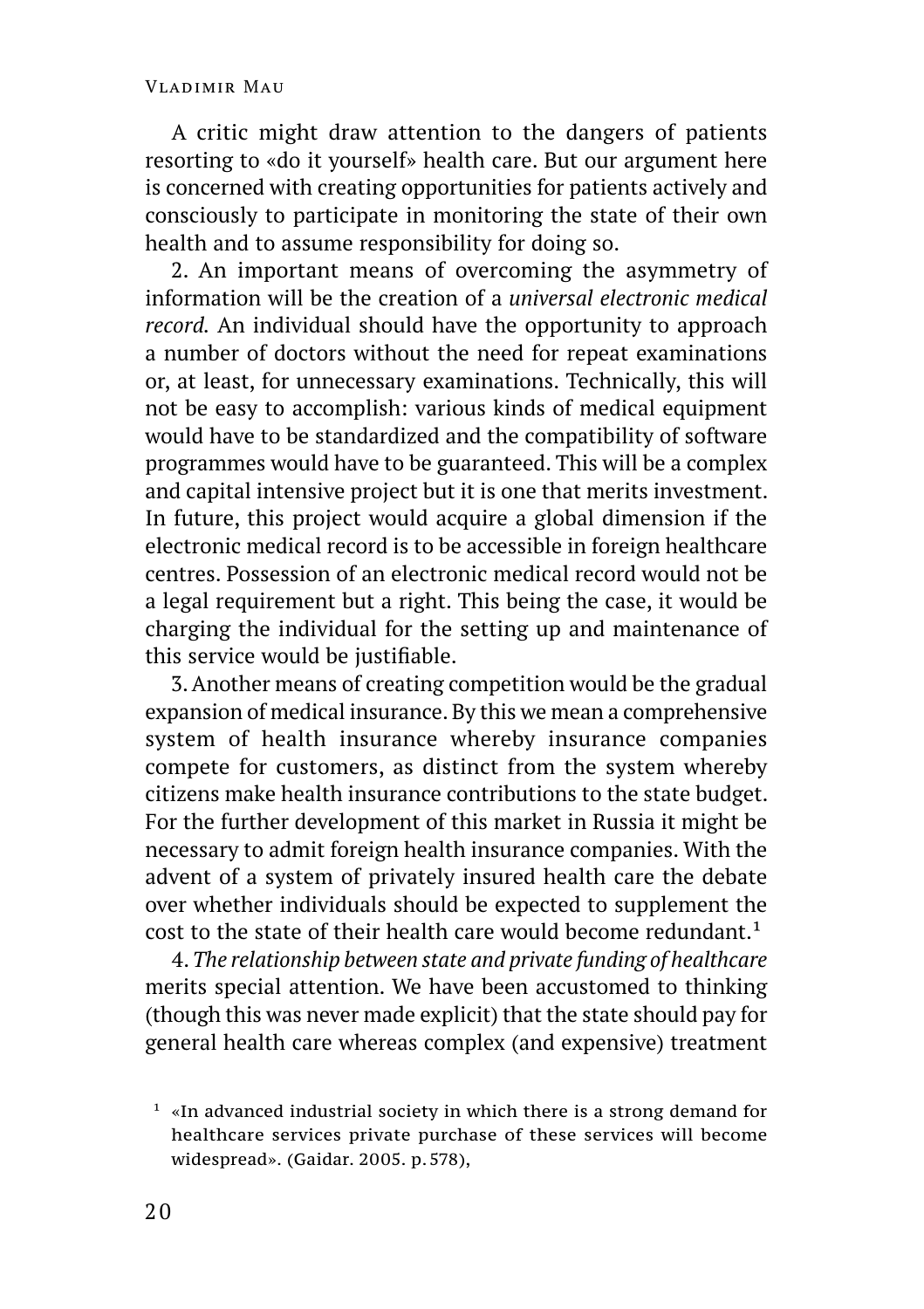should be funded by special arrangements, usually involving a contribution from the citizen. However, we should not rule out an alternative scenario, whereby general health care for common illnesses is paid for by the individual or the family (or by private medical insurance) and complex treatments are funded out of the state budget. These are the principles upon which the healthcare system of Singapore is based.

. The state must encourage the creation of *healthcare centres and medical schools that are capable of competing in the world market.* The success of medical clinics should be measured not by their use of the latest technology but by the number of foreign patients who seek treatment in these clinics and are willing to pay for their services. We must set up institutions of this kind and encourage a demand for their services on the part of Russian citizens who have the means to pay. This approach could be described as élitist and as running counter to principles of social justice. But in practice these élite institutions could serve as the «engines» that would stimulate an improvement in the general level of health care throughout the country. The creation of élite centres of this kind should become part of the development strategy of the city of Moscow and of other leading cities, especially those with universities. The emergence of institutions of this kind would strengthen the role of innovation in the development of the regions.

. Finally, special attention should be given to the development of technologies for the provision of *individualized health care.*  Developments in the medical sciences and in technology suggest that in the foreseeable future we shall have access to individualized medicines that will make for a fundamental transformation of the entire system of organization of healthcare.

# THE FUTURE OF THE PENSION SYSTEM

The future of the pension system is one of the key issues of political and economic debate in Russia and in the majority of developed countries. Indeed the social, political and economic stability of Russia may be said to depend upon the viability of the pension system. Pensioners are a stable component in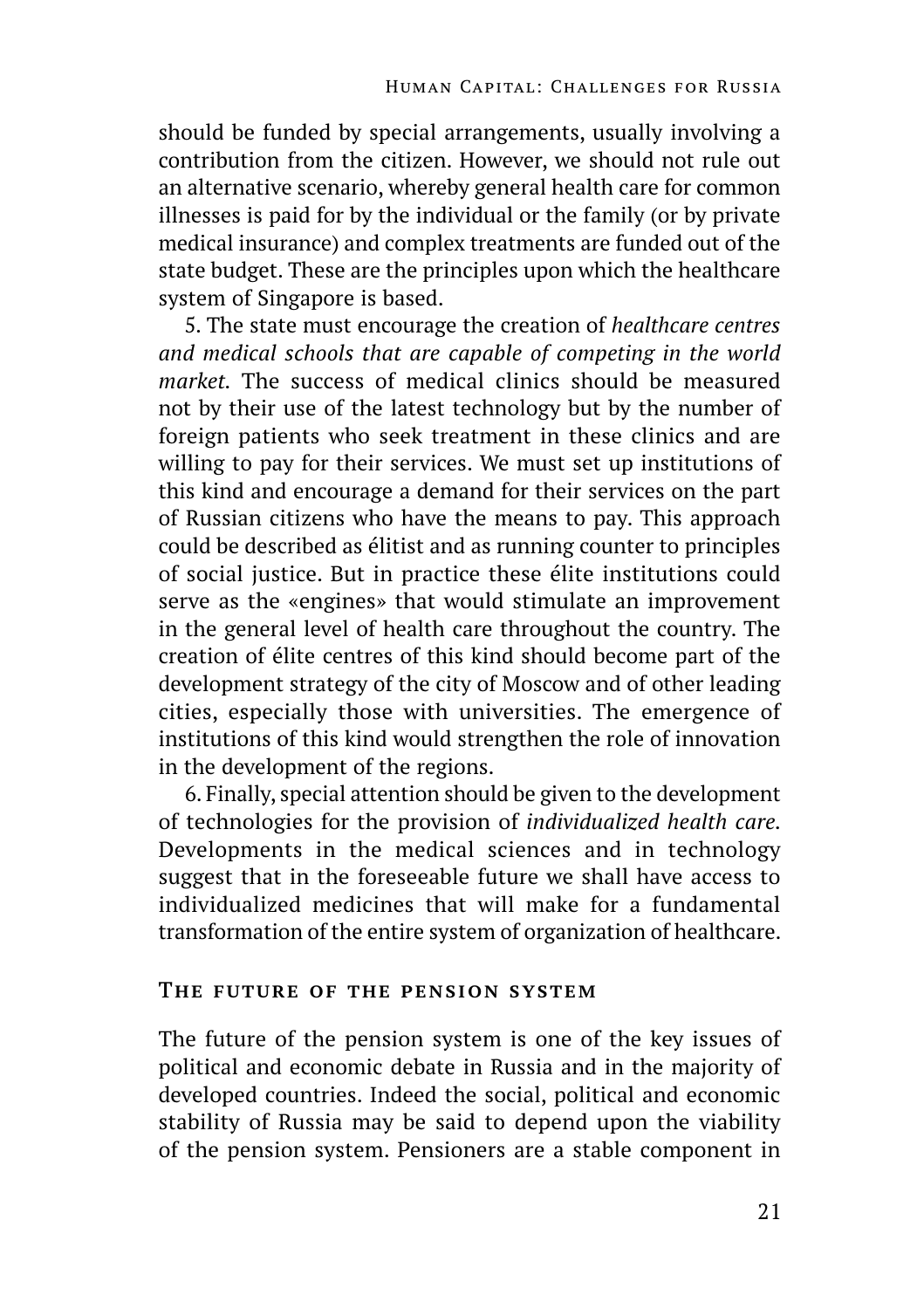the electorate and as a rule they do not fail to participate in elections. Pension funds are an important source of investments. Expenditure on pensions is a significant item in the state budget and an important factor in strategy for balancing the budget. In any developed country, management of the pension system has fiscal, investment, social and political implications.

As in the cases of education and healthcare, the pension system in post-industrial society will differ qualitatively from the traditional model, in respect of its functions and in what the population expects of it. The pension system of the future must provide answers to a number of complex questions.

Firstly, what will be the sources of revenue to the Pension Fund? How can we ensure that it remains in balance? On the revenue side the issue is pension contributions; on the expenditure side the issue is the age of qualification for a pension.

Secondly, what should we consider the appropriate pensionable age to be, not merely from a financial point of view but from the standpoint of social justice? At what age should an individual cease working and what should be the duration of a working life that earns entitlement to a pension? Those who favour increasing the pensionable age point to, over and above financial considerations, the later average age at which people are entering the labour force (owing to lengthening periods of education). Critics point to lower life expectancy in Russia in comparison with more developed countries and to the importance of preserving the social gains of the Soviet period.

Thirdly, what should we understand by a «worthwhile pension». How can we ensure that becoming a pensioner does not result a steep descent down the social and income ladder, especially if «final salary» is the reference point? In other words how can we reconcile the need for a pension to provide subsistence with the retention of social status?

Fourthly, there is the special need to cater for the older pensionable age groups. This is a problem that cannot be dealt with in terms of pension contributions alone.

Fifthly, and finally, we need to decide what the future pension system should look like—we need to construct a strategic model, a model for the long term.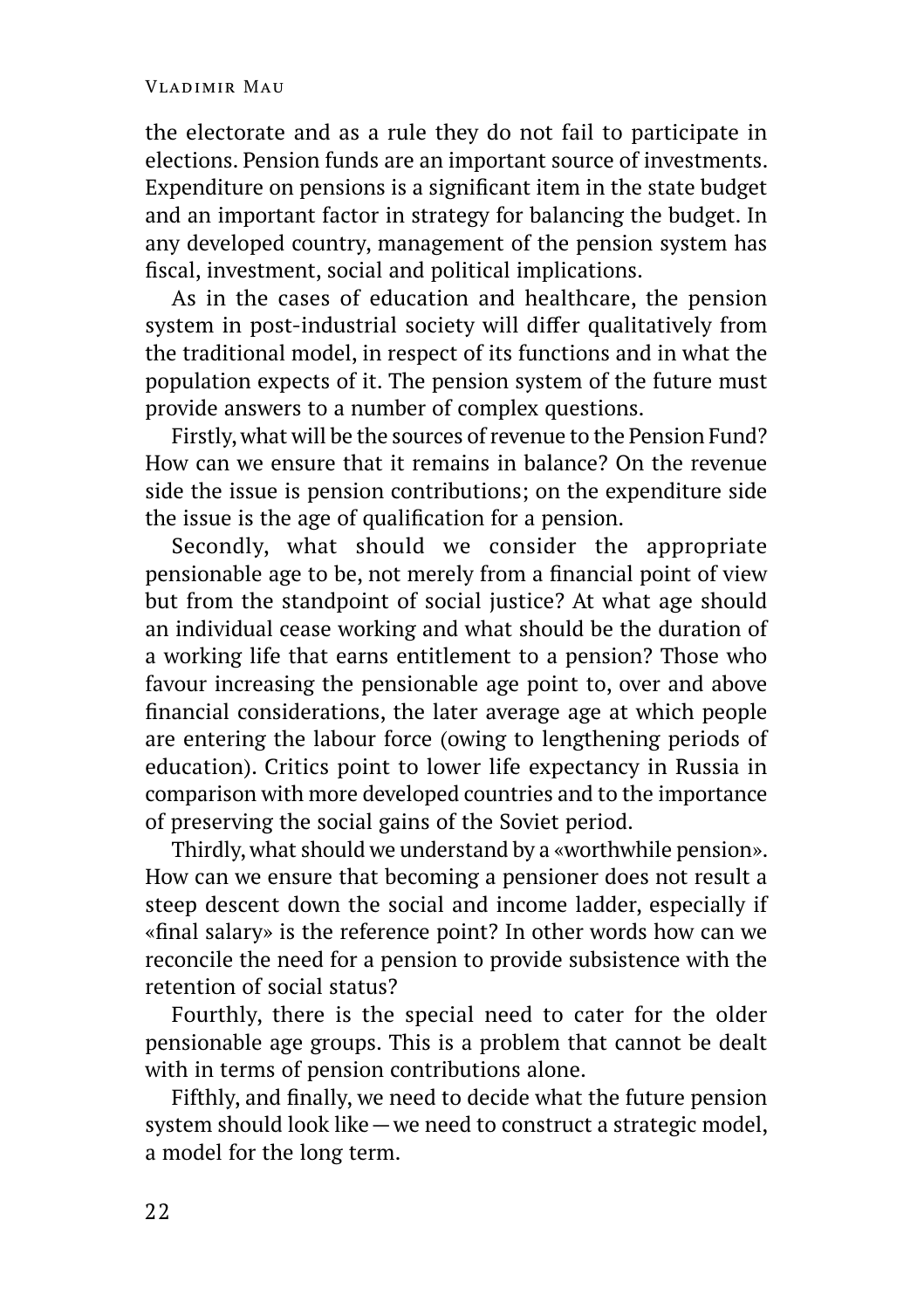All of the above issues are interconnected, but the answers to each are specific and so the issues need to be addressed separately

Discussions at present are almost entirely focussed on increasing the age of entitlement to a pension. The topic is interesting and of social importance, of course, but it is neither the most sensitive issue nor the must urgent. It is not the most sensitive since there is no proposal to increase the pensionable age of those who are approaching the threshold; any discussion has to do with much younger age groups. The issue is not the most urgent since increasing the pensionable age would not solve the problem of how to balance the Pension Fund but only somewhat attenuate the deficit.

Balancing the Pension Fund is important from the standpoint of general macro-economic stability but the Pension Fund is only part of that problem. In its current form the Pension Fund is technically separated from the Federal budget. It would make sense to consider it as part of the budget since then expenditure from the Fund would be or could be covered not only by pension contributions but by other tax revenues. Apart from anything else, this would be an equitable arrangement, in so far as the idea of solidarity between generations is the principle underlying our pension system—the idea that those in employment pay for those who are not in employment.

Balancing the Pension Fund by increasing the pensionable age would be feasible but inefficient. Increasing the pensionable age by a politically acceptable margin (up to 5 years) would not resolve but merely reduce the deficit of the Fund and would do so only in the short term. In this instance we are discussing balancing the Fund at the present, very low levels of pension and not at all increasing pensions to levels where retirement would avoid a radical decline in an individual's standard of living.

Another possible measure would be a significant increase in the period of work that earns entitlement for a full state pension, as distinct from the minimal social pension. It has been suggested that the period in employment should be increased from 5 to 20 years. Arguably, this would be a just measure but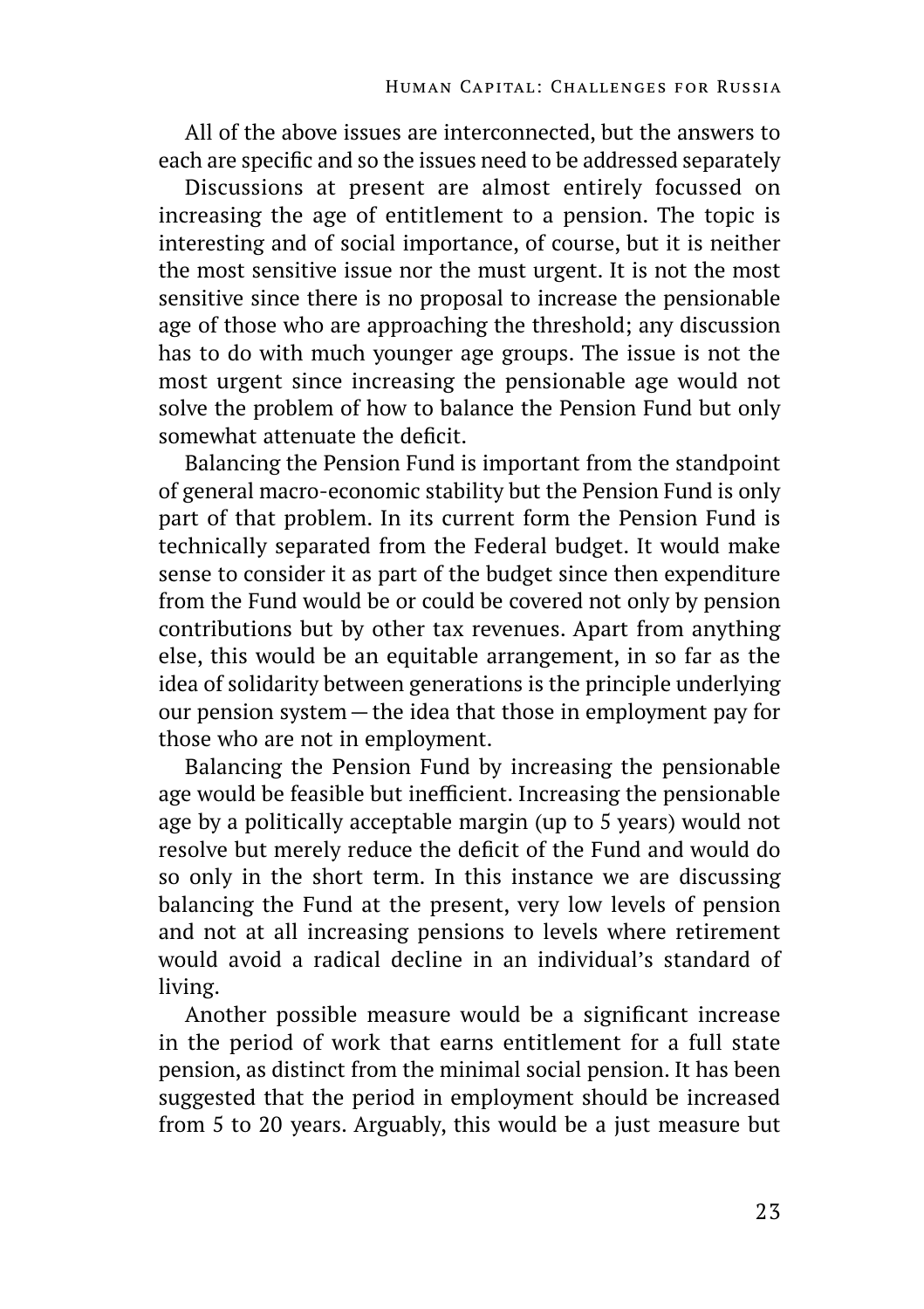even such an increase would make no significant contribution towards balancing the Pension Fund.<sup>1</sup>

Discussion of questions of financial stability and of social justice distract attention from other strategic aspects of the pension system of the future. These discussions are essentially focussing on the themes and realities of the past 100 years, notwithstanding the fact that during the last quarter of a century there have been fundamental changes in the economic and social structures of the developed countries. These changes require a fundamentally new approach to dealing with the pension system.

Traditional pension systems were formed during the period of transformation of agrarian societies into industrial societies and were intended to support industrial wage-earners who had come to the end of their working lives and who, having severed their links to the countryside, had no means of support other than their wages.

The present-day pension system, based on the principle that «those in work pay for those who are not in work», first appeared in Germany in 1889 when Chancellor Otto van Bismark, faced with an increase in support for the socialists, proposed introducing a minimum pension age of 60, notwithstanding the fact that average life expectancy at that time was 45 years. When Lloyd George introduced pension provision in Great Britain in the respective ages were  $55$  and  $45$ . The pension age that was introduced in the USSR during the  $1930s$  (55 for women and 60

 $1$  Pensionable age and qualifying periods are at present being discussion in all developed countries. The French experience during the last five years is of relevance to Russia. The Sarkozy administration increased the minimum retirement age from 60 to 63 [According to my information it was 62] for both men and women. This gave rise to social protest and the socialist Francois Hollande, elected President in 2012, has reinstated the minimum retirement age of 60 but only for those in physically demanding forms of work and who have worked for years. [According to my information, Hollande reinstated a minimum retirement age of  $60$  for those who started work at age  $18-19$  and who have paid 41 or 41.5 years of pension contributions (depending on year of birth). The reduction also applies to mothers who have three or more children and who have worked.]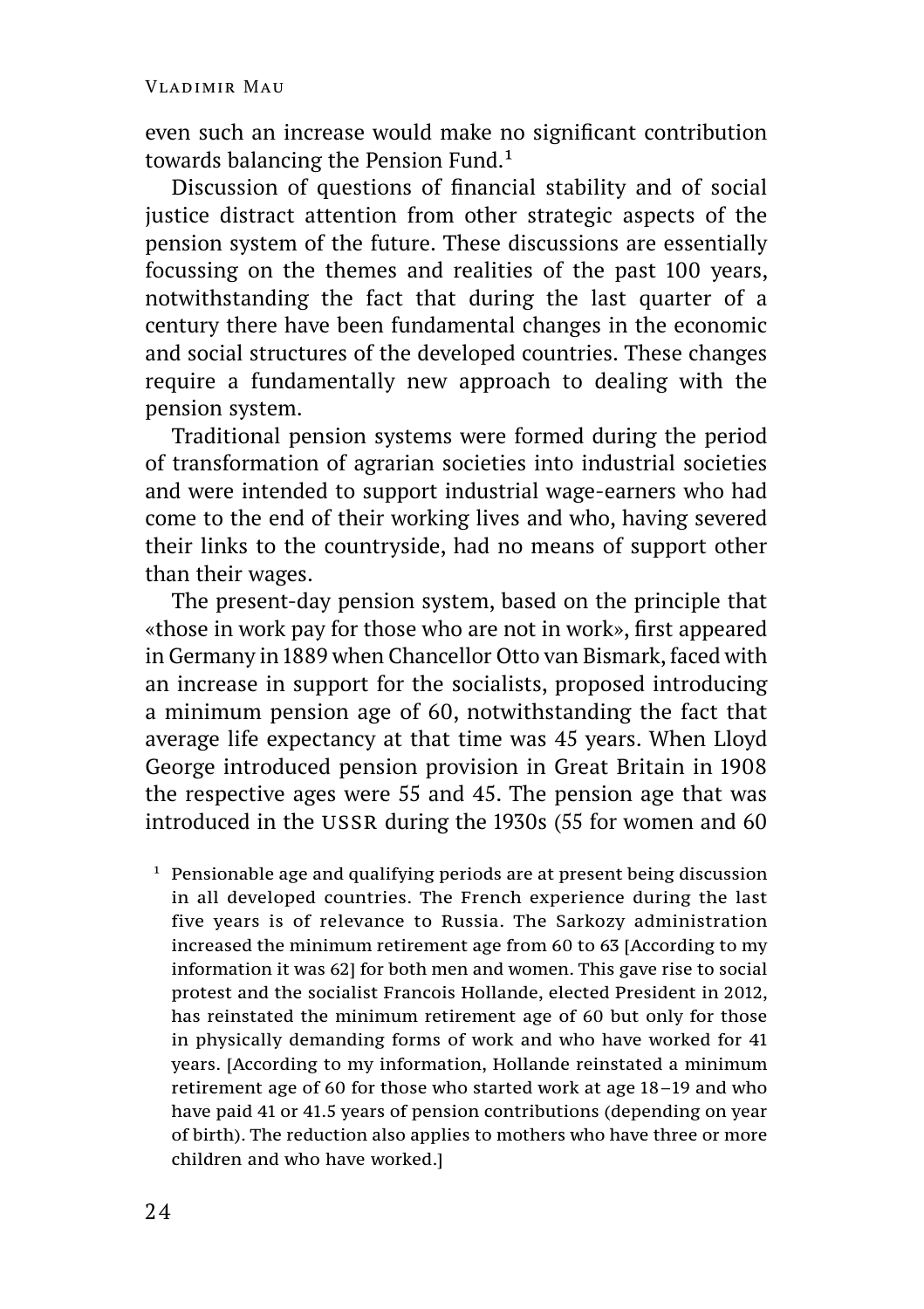for men) was based on the same «rules of the game». Average life expectancy at that time did not exceed 45 years.

In reality, this was a benefit of very limited value and available only to the handful of people who lived until pensionable age. Furthermore, the pension was not made available to people in the countryside, who made up the majority of the population. The assumption was that the peasantry lived off the land and in large families in which the able-bodied generation supported the elderly. In other words, this pension system was not a heavy charge on the budget.

During the second half of the twentieth century circumstances changed significantly. Life expectancy increased and the pensionable age was reduced to the point where the two thresholds eventually coincided. The urban population, that is to say those who were entitled to a pension, increased in size. Then pensions were extended to the rural population (in the USSR during the 1960s). Next, the dynamics of the population pyramid began to change and the number of older people in the population gradually began to exceed the number of younger people—the size of the working population fell and the number of pensioners increased. In general, demographic, social and economic processes gave rise to a crisis of the pension system that had become established during the twentieth century.

Another feature of present day society is the unambiguous attitude of citizens themselves to the prospect of retirement. Whereas in the past the majority of people looked forward to retirement, now an increasing number do not wish to retire and for an increasing number the state pension is not a significant factor in their retirement plans. In the first category we find civil servants, members of the judiciary, professors and academics who continually lobby for the right to work beyond state pension age (in response to this lobbying the Russian government from time to time introduces amendments to legislation).<sup>1</sup> In the second category we find growing numbers of members of the free

 $1$  The most recent amendment was that made in May 2012 to the obligatory retirement age for the Chair of the RF Supreme Court. Similar amendments had already been made for the positions of Chair of the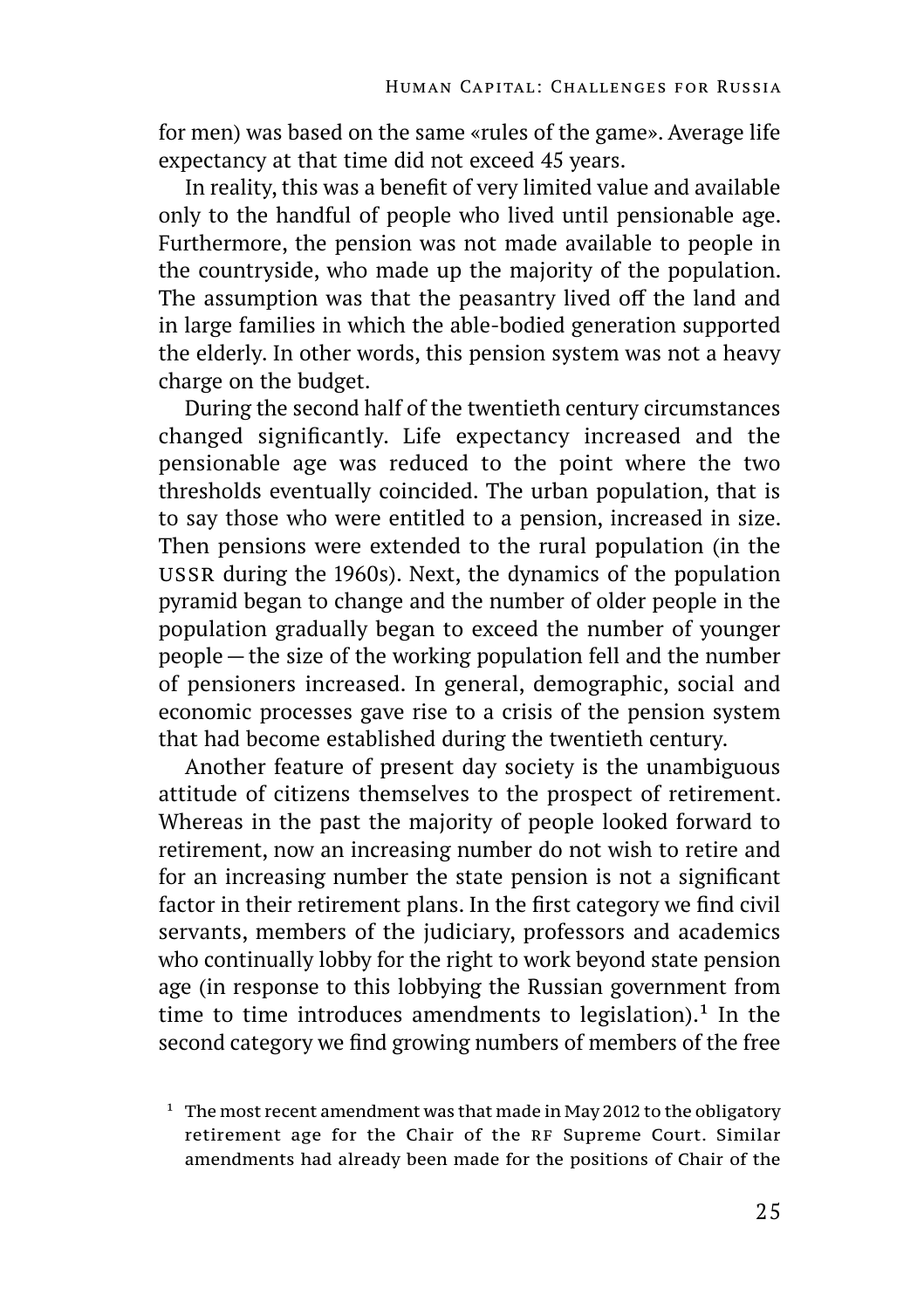professions who work for as long as they are able and who have no intention, on retirement, of subsisting on the state pension and who have made their own pension arrangements.

In the light of all of these changes, the current debate over retirement age seems artificial. If one adhered to the logic of the «founding fathers» of present-day pension systems then the pensionable age in the developed countries should be  $90-95$ years and in some countries even higher. It would be politically impossible, of course, to introduce such a change, even though, financially, there would be advantages.

In other words, present-day societies have outgrown the pension model that was devised for industrial society at the time of its formation. In searching for a new model, we should not be bound by considerations of  $a$ ge.<sup>1</sup> A model for state pensions should be based on the principles that we have outlined at the beginning of this article.

In modern times, every citizen must work out his or her lifestrategy, which should include arrangements for old age. There should be savings—whether under the bed or in a pension fund; or investment in a spouse or in children who will provide care in old age. Since the anti-parasite laws in Russia were repealed, every individual has had the right to work or not work at any point in their life cycle.

Pension strategies of the future will be individualized and will offer four options for organizing one's life after retirement. Firstly, there will be the state pension (social and cumulative); secondly there will be private pension savings, including the pension system of business entities; thirdly, there will be investments in property that will provide income on which one can live during retirement (this is the typical pension strategy of Muscovites of

Constitutional Court, the heads of the State Academies of Science and of Academic institutions.

 $1$  Without wishing to stretch the analogy, one could say that the debate over pensionable age resembles the debate over the treatment of serfs (the need to treat them humanely, the need to limit the right of serfholders to sell their serfs) at a time when the abolition of serfdom was imminent.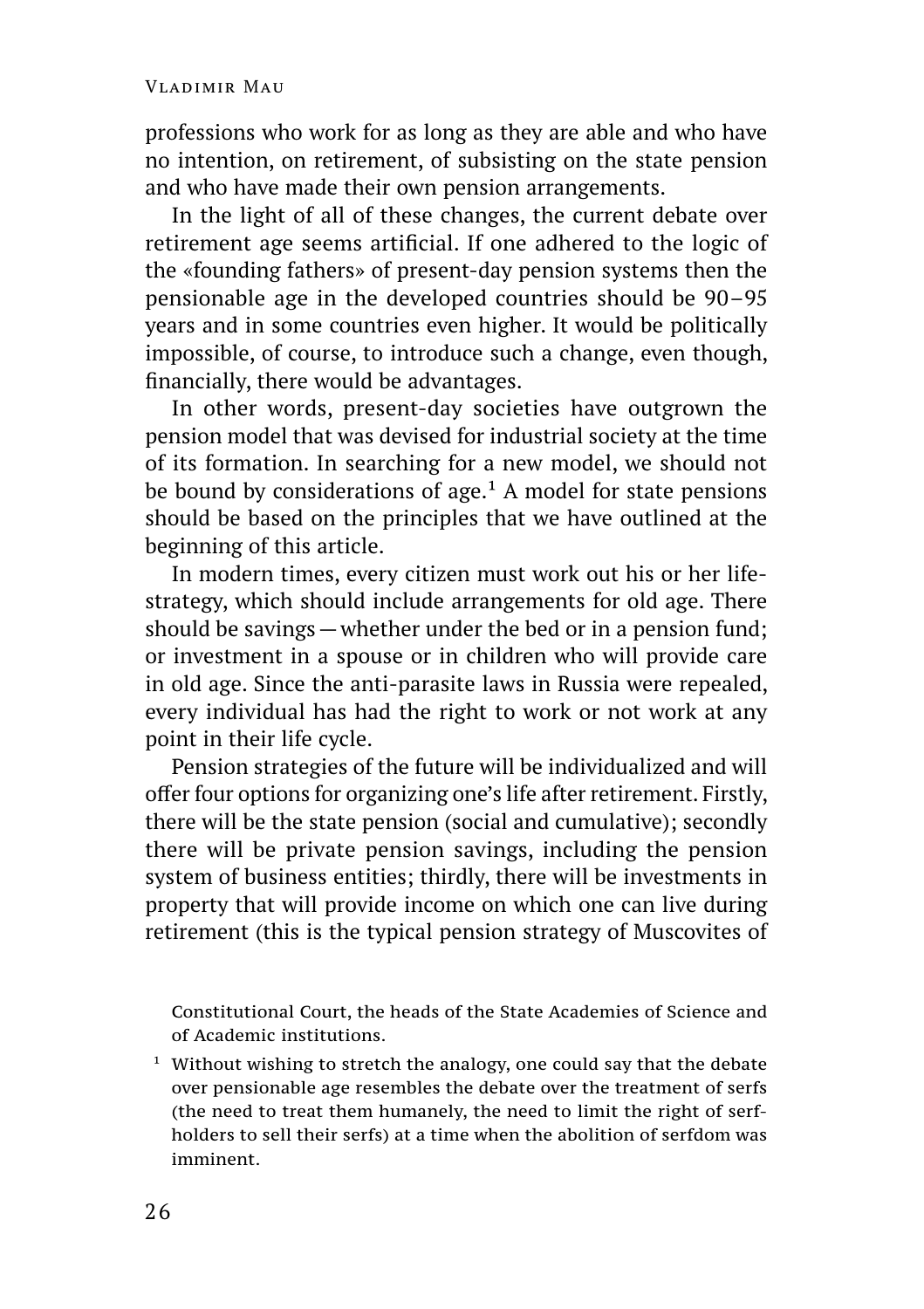average means); fourthly, there will be investments in the family so that the family can provide support in old age.

Economic experience and common sense suggest that none of these alternatives on its own can be relied upon to provide an adequate degree of support. The apparently secure state pension systems of the socialist countries collapsed. The financial crisis resulted in huge losses for private pension funds and the savings tied up in them. Revenues from property are also susceptible to fluctuations, especially during times of economic crisis. Finally, even the family sometimes fails to fulfil the obligations placed upon it.

This means that a rational pension strategy must be based on the principles of diversification, individualization and privatization. The individual will carry out a risk assessment, design a personal pension strategy based on an appropriate combination of the four available options. In this assessment, available private means (savings) will be of crucial importance since three out of the four options we have described are affected by this variable.

This does not mean that the state will withdraw from pension provision. The state must provide conditions for the maximum prolongation of the life of the citizen, in other words, develop the system of health care and of preventative health care and actively propagate a health life style. Moreover, the state must provide insurance against invalidity and outright poverty, helping those who cannot cope without such support. In the final analysis the state must assume responsibility for the destitute and the infirm. However, this is a separate problem from that of the pensionable age.

A separate issue is that of support for elderly people who require support in the organization of their lives when the family is unable to provide such support. Here the solution is not to be found in money alone. It should be the special responsibility of the state to provide the appropriate care services.

There are many arguments that can be adduced against what has been proposed, beginning with the inhumanity of these measures through to the inability of individuals to construct life strategies for the long term. All of this can be a subject for public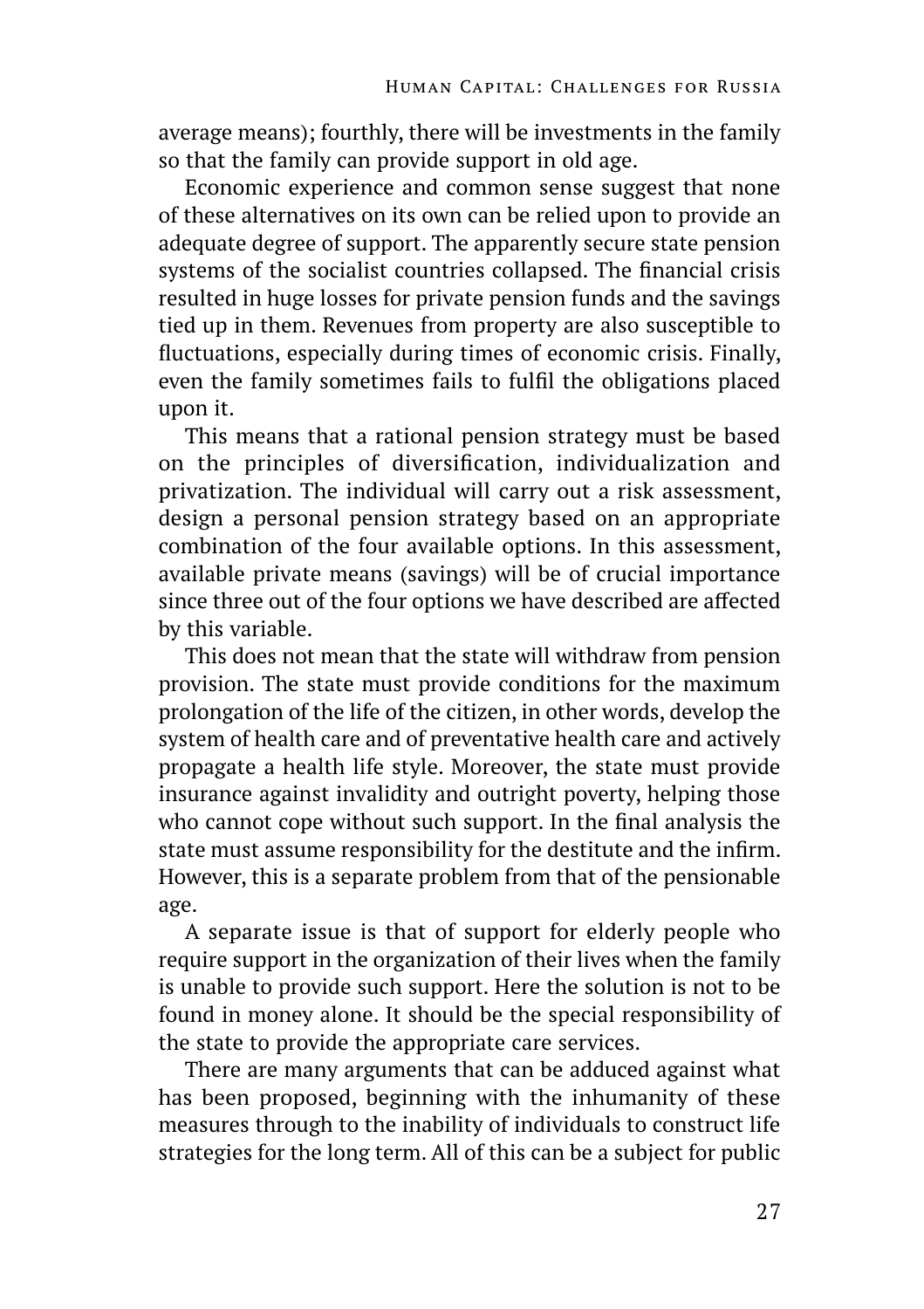#### **VLADIMIR MAU**

debate. Certainly, this is a much more serious topic than that of the age at which one should be entitled to receive one's meagre state pension.

Let us therefore admit that the current debate over the pension system in general, and in particular over the pensionable age, has reached an impasse. We shall not be able to move forward and find solutions until we admit this and approach the problem of providing pensions from a radically new perspective, taking stock of the real needs of the citizen and of society in the present day.

\* \* \*

This review has led the author to a fairly straightforward conclusion: the development of human potential is now a national priority. However, Russia's human potential will not be realized by increasing the funding of education, health care and of the pension system but by implementing the kind of structural reforms in these sectors that will meet the needs and challenges of the twenty-first century.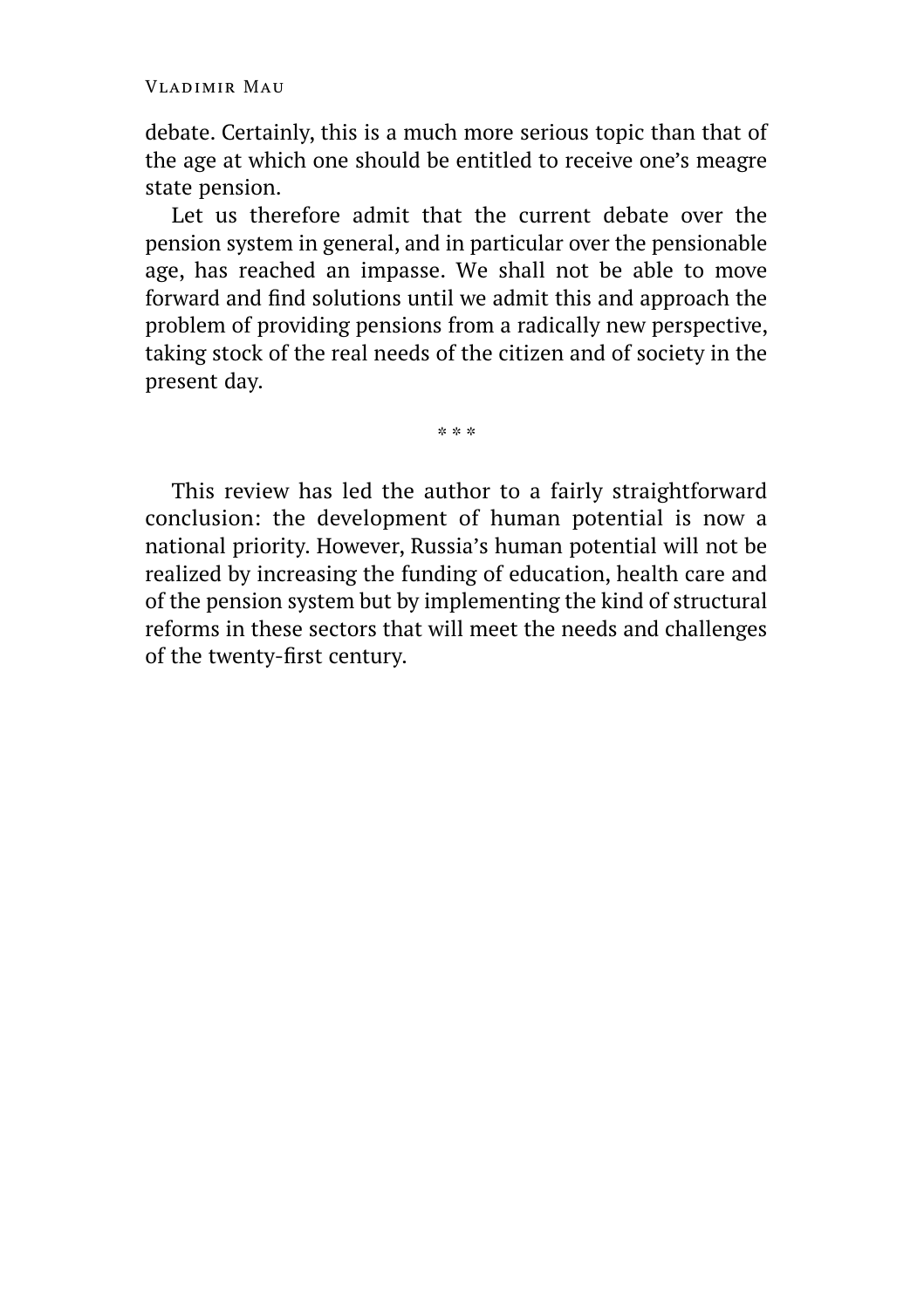### **BIBLIOGRAPHY**

*Агранович* М.Л. и др. (2010). Интернационализация высшего образования: тенденции, стратегии, сценарии будущего. М.: Логос. [Agranovich M.L. et al. (2010). The Internationalization of Higher Education: Trends, Strategies, Future Scenarios. Moscow: Logos.]

*Беляков* С.*А. и др.* (2011). Экспорт образовательных услуг: анализ управленческих решений. М.: Дело. [Belyakov S. A. et al. (2011). The Export of Educational Services: An Analysis of Managerial Decisions. Moscow: Delo.]

Гайдар Е. Т. (1997). Аномалии экономического роста. М.: Евразия. [Gaidar E.T. (1997). Anomalies of Economic Growth. Moscow: Eurasia.]

*Гайдар* Е. Т. (2005). Долгое время. М.: Дело. [Gaidar E. T. (2005). A Long View. Moscow: Delo; MIT Press, 2012]

Галичин В.А. и др. (2009). Академическая мобильность в условиях интернационализации образования. М.: Университетская книга. [Galichin V. A. et al. (2009). Academic Mobility in the Internationalization of Education. Moscow: Universitetskaya Kniga.]

*Зиберт Х. (2003).* Эффект кобры. СПб.: Изд-во Санкт-Петербургского университета экономики и финансов. [Siebert H. (2003). The Cobra Effect. St. Petersburg: St. Petersburg University of Economics and Finance.] [Siebert, H. (2001), Der Kobra-effekt. Wie man Irrwege der Witschaftspolitik vermeidet. Munich, Deutsche Verlags-Ansalt]

Шишкин С.*В. и др.* (2004). Российское здравоохранение: оплата за наличный расчет. М.: Изд. дом вшЭ. [Shishkin S.V. et al. (2004). The Russian healthcare system: Payment in Cash. Moscow: HSE.]

Gerschenkron*A*. (1962). Economic Backwardness in Historical Perspective. Cambridge, Mass: The Belknap Press of Harvard University Press.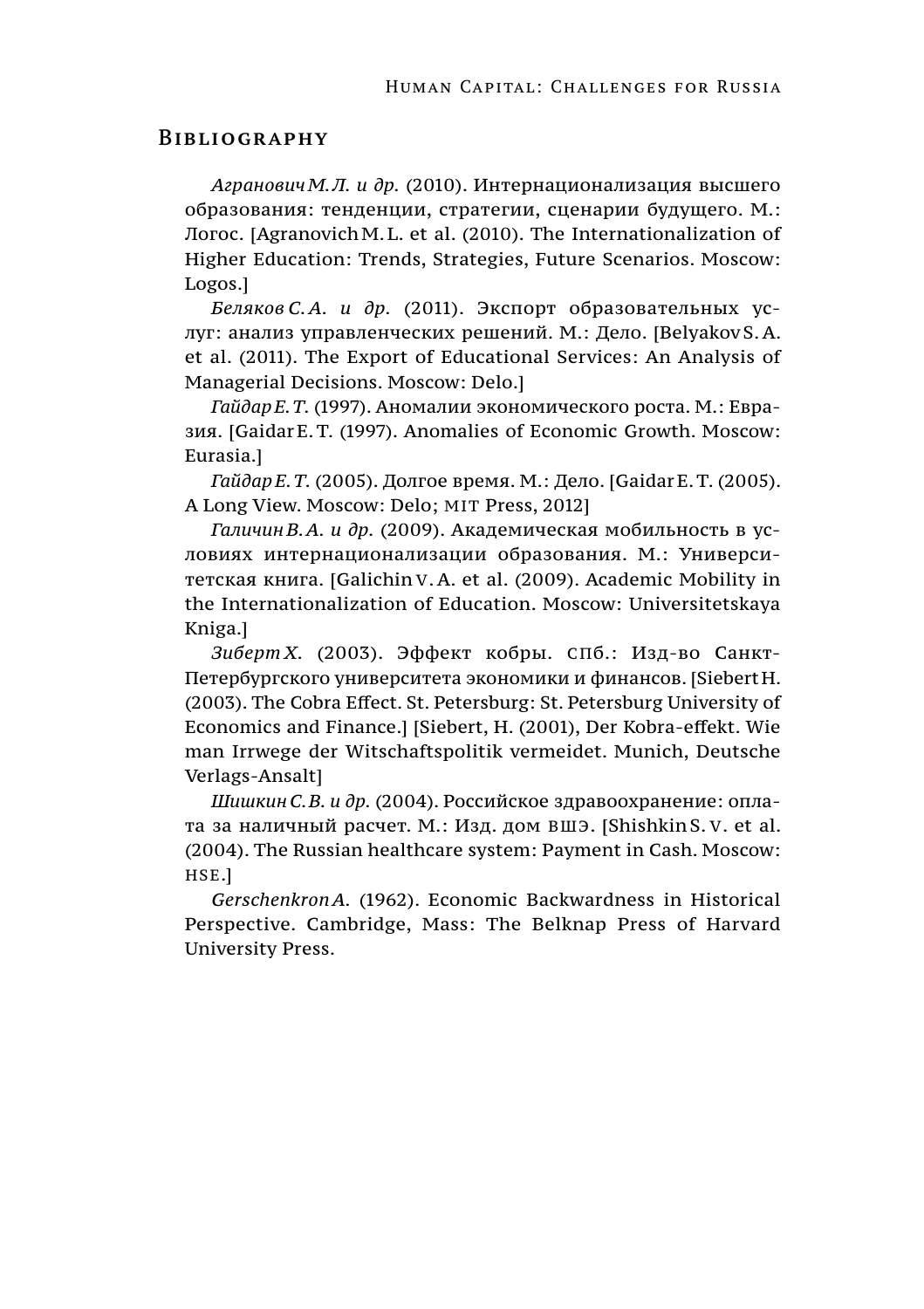# Working Paper: Economics

# **VLADIMIR MAU** HUMAN CAPITAL: CHALLENGES FOR RUSSIA

*Author affi liation:* Russian Presidential Academy of the National Economy and Public Administration (Moscow, Russia). Email: rector@rane.ru.

Education, healthcare and pension system are the key sources of modern economic growth. They stand in need of a profound transformation if they are to meet post-industrial challenges. The new principles of transformation of these sectors include individualization of services, their privatization (an increased role for private spending), life-long demand for these services, globalization (international competition) and the development of radically new technologies.

*Key words:* human capital, education, healthcare, pension system, social and economic policy.

*JEL: E24, G23, H75, I15, I18, I25, I28.*